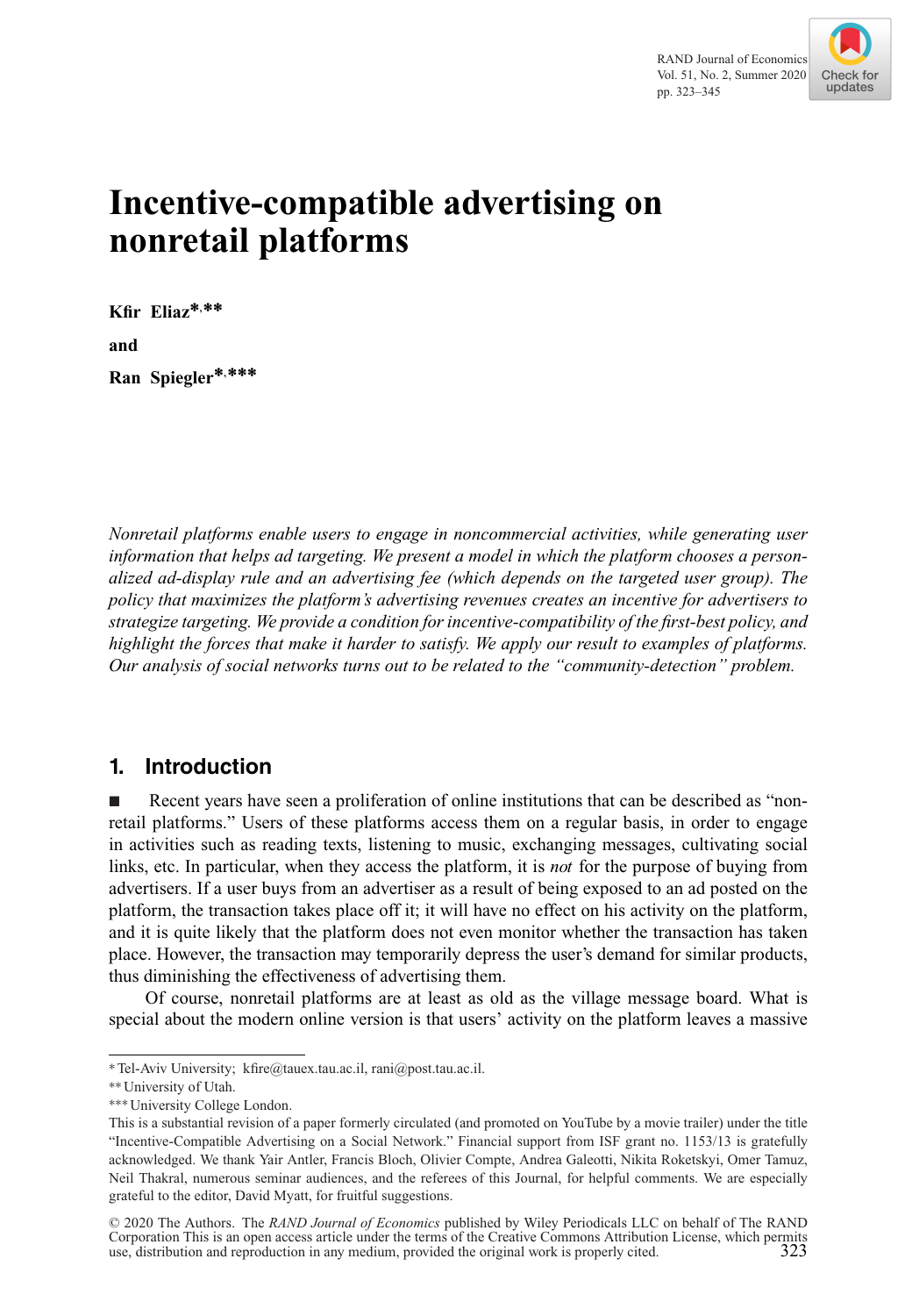trail of information that may be correlated with their consumption tastes in various areas. As a result, the platform can help advertisers achieve better targeting, which in turn helps the platform increase its advertising revenues. Here are a few examples of what we have in mind.

*Online radio* stations like Pandora collect information about users' musical tastes (in this respect, they differ from traditional radio), and can use that to target ads for unrelated products. For instance, whether a user likes Country Music may be correlated with his politics and lifestyle preferences. But of course, he does not access Pandora for the purpose of being informed about political candidates or buying vegan food.

*Email* services may use the content of personal emails to target users. If a user's emails start featuring numerous references to babies, he may experience increased exposure to diaper ads on his email account, although buying diapers is obviously not the user's primary objective when checking his email.

*Messaging platforms* such as Whatsapp or Snapchat may be unable or unwilling to use the content that users generate, for technical or legal reasons. However, the structure of the social network among users may provide information about their types. For instance, if users exhibit *homophily*—that is, they associate with like-minded individuals—then a large cluster in the network indicates that its members are likely to have similar tastes.

*Content sharing* platforms such as Reddit are message boards that publish user-generated content, and may monitor the content that users produce or consume.

Many platforms exhibit combinations of these features. For instance, social media platforms like Instagram or Twitter can use the network structure of their users as well as the content that they generate. Although not all of these real-life examples of nonretail platforms currently use this form of targeted advertising, the potential to do so is inherent in them.<sup>1</sup>

In this article, we study novel incentive issues that arise in advertising on nonretail platforms. The source of the potential incentive problem is that advertisers have private information regarding the consumer-preference types they would like to target. The platform relies on their targeting requests to allocate display ads to individual users, utilizing its own private information about users. When advertising fees vary with the targeting request, it becomes a *strategic* decision that involves trading off the likelihood of a transaction against the fee. Indeed, real-life ad-tech intermediaries help advertisers cope with such trade-offs by searching for the target audience that gives the "best bang for the buck." This may involve diverting the client's ad to a less-than-ideal audience to save costs.<sup>2</sup>

Users' ad-generated (offline) purchases can affect their willingness to make subsequent purchases—for example, because they are temporarily satiated. However, this change in their consumption-driven behavior has no visible effect on their platform activity, which is not commerce-oriented to begin with. We will see that as a result of this feature, the platform may want to *diversify* the type of ads it shows to an individual user. Even if a Country Music fan is relatively unlikely to be interested in vegan food, exposing him to such ads every once in a while may increase the long-run expected number of transactions generated by such a user. The article's basic insight is that this diversification motive creates an incentive for advertisers to misrepresent their ideal targeting. Our aim is to understand the conditions in which this incentive problem prevents the platform from attaining its first-best.

In our model, there is a group of consumers with constant access to some nonretail platform. Each consumer comes in one of two (private) preference types. A type can describe whether the consumer is interested in "healthy food," whether he likes "highbrow" movies, whether he enjoys outdoor recreational activities, etc. The platform obtains a noisy aggregate signal about

<sup>1</sup> Search engines are an example of hybrid platforms with both retail and nonretail features. Consumers use search engines to specifically look for a product or service to buy, but they also use them to find information unrelated to any transaction. We do not address such platforms in this article.

<sup>&</sup>lt;sup>2</sup> For example, AdEspresso.com is a company that offers to help small businesses launch advertising campaigns on social media. On their website they wrote, "The audience you choose will directly affect how much you're paying…if your perfect audience is just more expensive, that's just the way it goes."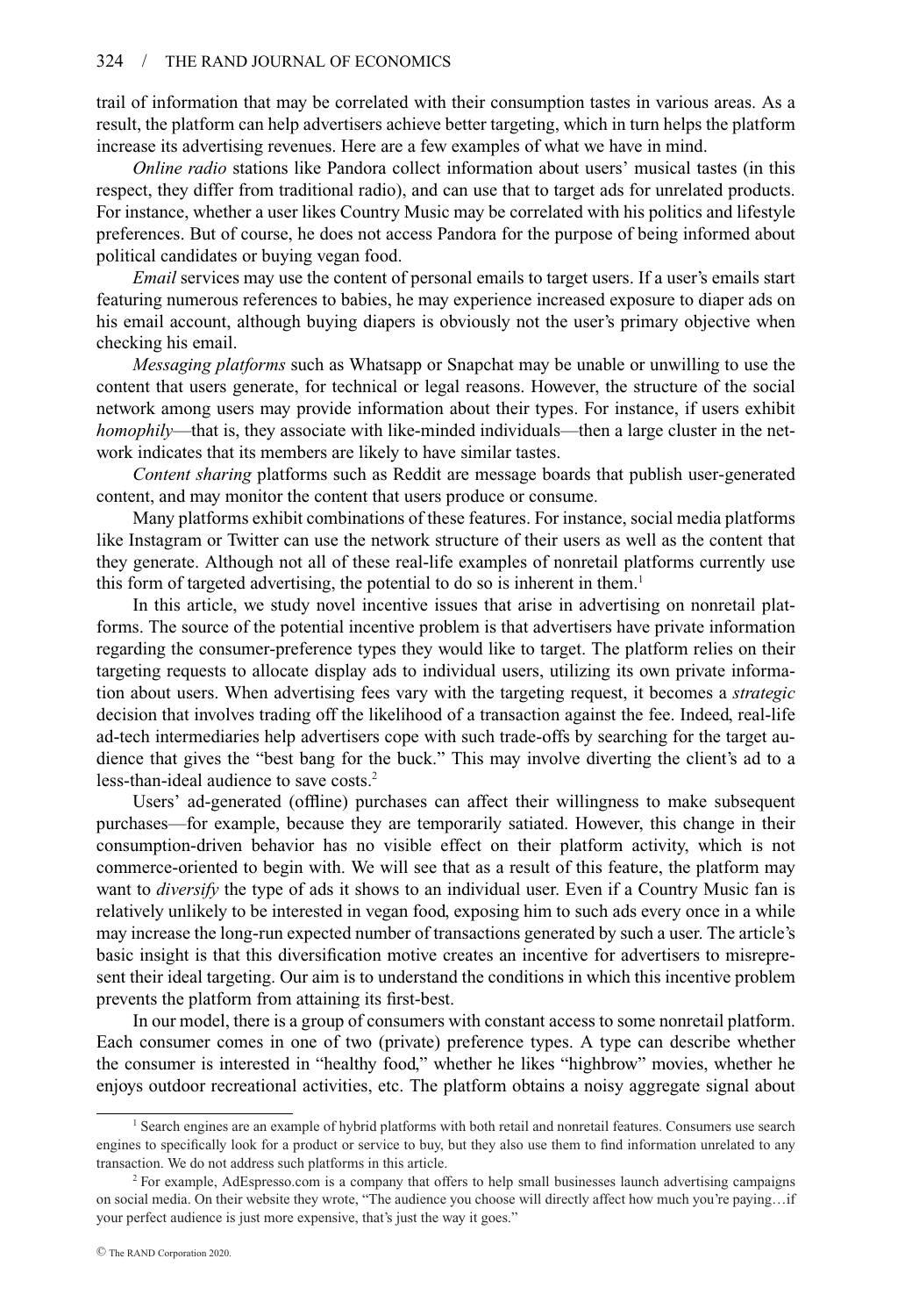the profile of consumers' types. It then enables advertisers to post personalized display ads. Each advertiser is characterized by the quality of its match with each consumer type—defined as the probability of transaction conditional on the consumer's exposure to the firm's ad. This is the advertiser's private information (in the main version of our model, advertisers receive no additional information about consumers). *Ex ante*, each advertiser communicates to the platform the type of consumers it wishes to target. Thus, ads are classified into "types" according to the targeting request that accompanies them. Advertiser-platform communication of this kind exists in reality. For instance, Pandora offers ad targeting based (among other things) on users' listening habits.

We assume that consumers' exposure to ads is governed by a personalized, stationary display rule that the platform designs. Specifically, the platform tailors a mixture of ad types to each consumer—based on its posterior belief regarding his type (derived from its signal)—such that the ad he is exposed to at any period is drawn independently according to this mixture. Ads are like "billboards" and transactions occur offline, unmonitored by the platform. As soon as the consumer transacts with an advertiser, he switches to a "satiation" mental state in which he is inattentive to ads, and he switches back to the attentive state of mind with some constant per-period probability that captures the propensity for repeat purchases. Thus, thanks to the simplifying assumption of stationary display rules, we can depict the consumer's experience at the platform as a personal two-state Markov process, where certain transition probabilities are determined by the platform's personalized display rule.

The platform's objective is to maximize total advertisers' surplus—defined as their longrun number of transactions per period, and calculated according to consumers' personal Markov processes—and to extract it by means of advertising fees. Because the platform is uncertain about consumers' types and their mental state at any given period, its optimal display rule may be *interior*—that is, it may expose individual consumers to *both* ad types. As mentioned above, this turns out to generate a motive for advertisers to *strategize* their targeting request.

Our first observation is that optimal display rules approximately minimize the amount of time that it takes a nonsatiated consumer to transact. As a result, the optimal probability that an advertiser is displayed to a particular consumer is approximately proportional to the *square root* of the platform's posterior probability that the firm's product fits the consumer's type. In contrast, the advertising fee that fully extracts an advertiser's surplus is proportional to the *prior probability* that consumers like its product. This discrepancy ends up discriminating against products with mass appeal, and it may give advertisers an incentive to target the minority consumer group (if the reduced exposure is more than compensated for by the reduced fee).

Under what conditions on the environment's primitives can the platform design an incentivecompatible (IC) policy (consisting of a display rule and an advertising-fee schedule) that maximizes and fully extracts advertisers' surplus? Our interest in this question is twofold. First, it serves as a useful theoretical benchmark for the platform's design problem. Second, and perhaps more interestingly, it can be interpreted in the spirit of "welfare theorems" in the competitiveequilibrium literature. We can regard the nonretail platform as a market institution for allocating consumers' limited attention (the scarce resource in this environment) to advertisers. The full-surplus-extraction requirement is a zero-profit condition that captures competitive behavior among advertisers. Our question then becomes: *Can an efficient allocation of platform users' attention to advertisers be supported by a competitive market*? We do *not* study "second-best" policies when the first-best is not implementable: this is a challenging problem that requires different analytical techniques and belongs to a different article.

Our basic result is a necessary and sufficient condition for the implementability of the platform's objective (assuming that exogenous parameters are such that the optimal display rule is interior—otherwise, our condition is merely sufficient). The condition is an inequality that incorporates two quantities: (i) on the LHS, a measure of the platform's *uncertainty* about consumers' types (or how *uninformative* its signal is); and (ii) on the RHS, a simple expression that involves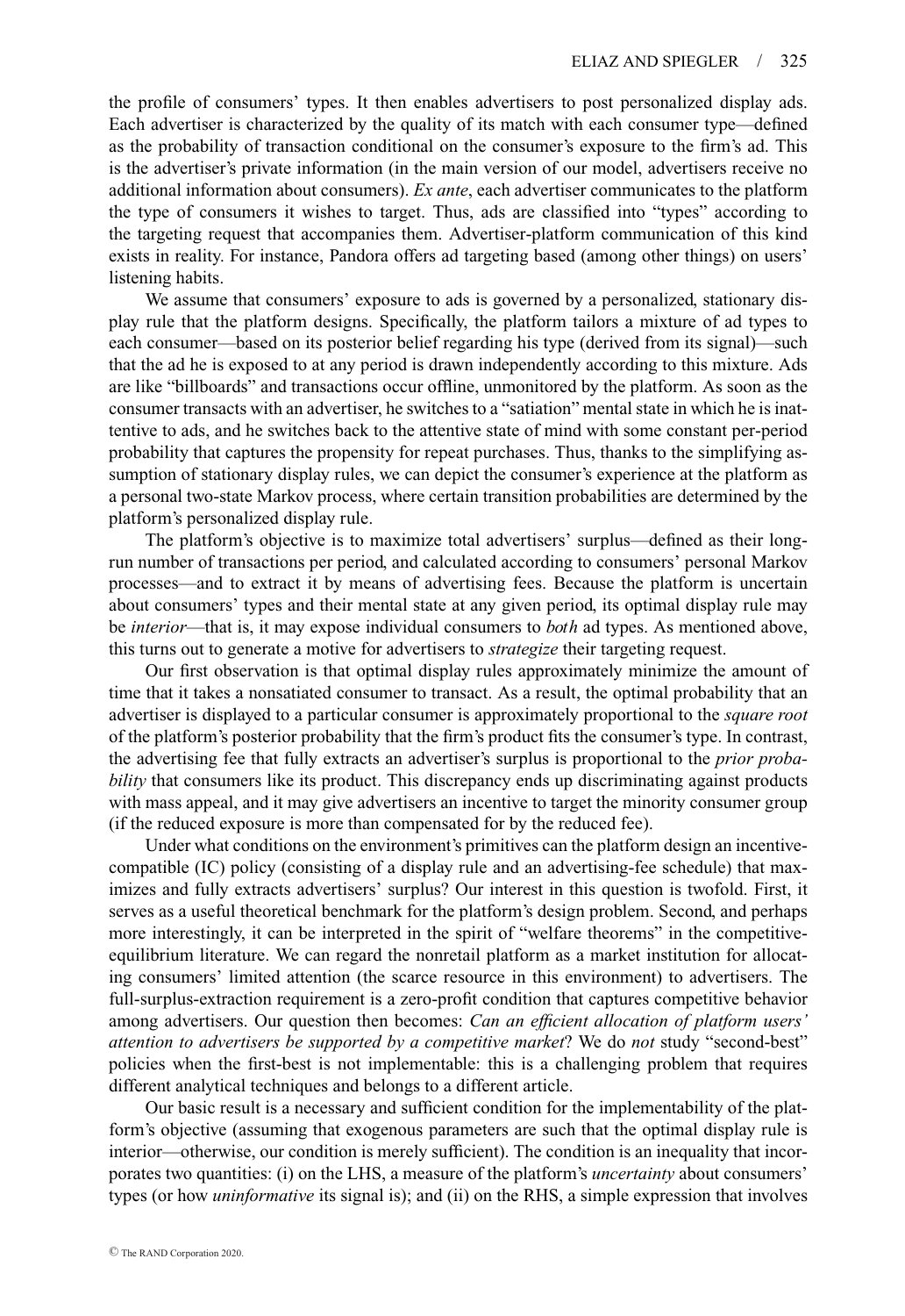the characteristics of the consumer population. We illustrate this result in a simple example of a content platform where the kind of content a user consumes is a noisy signal of his type.

The chief merit of this characterization is that it isolates the platform-specific details and summarizes them by the LHS's measure of uncertainty. The inequality's RHS summarizes the consumers' features that are independent of the platform. Therefore, examining various types of platforms is reduced to studying their induced uncertainty measure. Another virtue of the inequality is that it makes comparative statics quite transparent. The inequality is *easier to satisfy* when the signal becomes *more informative*, when consumers are *less attentive* to ads, when the gap between high- and low-quality match probabilities is *smaller*, and when repeat purchases are *more* frequent.

However, it is important to emphasize that in the main applications we examine in this article, the two sides of the inequality are *interdependent*—that is, the uncertainty inherent in the signal varies with the consumer-type distribution. The reason is that the platform brings together multiple consumers, such that the platform's signal about an individual consumer depends on the types of other platform users he interacts with. Indeed, in Section 4 we apply our characterization result to such "social interaction platforms." We begin with a simple "warm-up" example of an email platform, which gets a noisy signal about a pair of users' types through the content of their email exchange.

Our main application examines a social network, where the only information that is available to the platform is the network structure. This structure has informational value because the probability of a link between two users is a function of their types. We show that in this context, the first-best is not implementable if the consumer-type distribution is either too asymmetric or too uniform. We then ask whether a larger network makes it easier for the platform to implement its objective. Following the Network Science literature on *community detection*, we assume that users' propensity to form links decreases with network size, such that the expected degree of an individual node grows only *logarithmically* in *n*. Applying a recent result on the community-detection problem (Abbe and Sandon, 2015), we obtain a sufficient condition for the implementability of the platform's objective for large *n* in terms of parameters of the networkgenerating process. Thus, our analysis uncovers a connection between the community-detection problem in Network Science and the economic question of incentivizing targeted advertising on social networks.

□ **Related literature.** This article belongs to a research agenda that explores novel incentive issues in modern platforms. Our earlier exercise in this vein, Eliaz and Spiegler (2015), studied an environment in which consumers submit noisy queries to a "search platform," which responds by providing consumers with a "search pool"—that is, a collection of products that they can browse via some search process. The platform's problem is to design a decentralized mechanism for efficiently allocating advertisers into search pools and extracting their surplus. Thus, unlike nonretail platforms, the search platform's *sole* function is to match users with advertisers. Eliaz and Spiegler (2015) borrowed the Bhattacharyya Coefficient (a measure of similarity between probability distributions) from the Statistics and Machine Learning literature, and demonstrated its use in representing IC constraints. The present article further demonstrates the power of this tool in a different context, and with new technical challenges that arise from the applications (e.g., the community-detection problem in social networks).

There has been a growing interest in targeted advertising in the industrial organization (IO) literature. One strand of this literature analyzes competition between advertising firms that choose advertising intensity, taking into account the cost of advertising and the probability that their advertising messages will reach the targeted consumers. Notable articles in this literature include Iyer, Soberman, and Villas-Boas (2005), Athey and Gans (2010), Bergemann and Bonatti (2011), Zubcsek and Sarvary (2011), and Johnson (2013). A second strand of this literature studies how to optimally propagate information about a new product by targeting specific individuals in a social network. Recent articles in this strand include Galeotti and Goyal (2012) and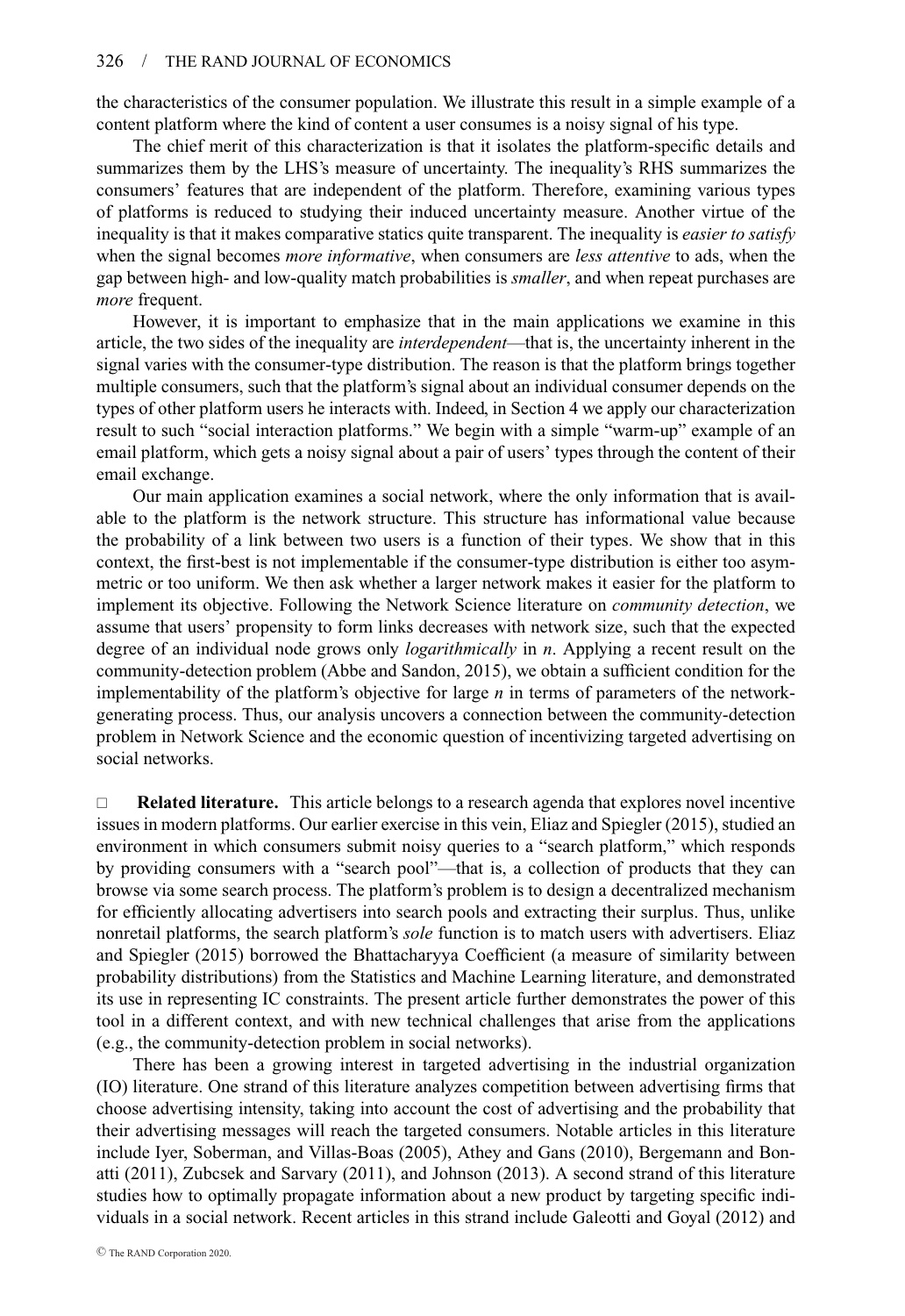Campbell (2015) (see Bloch, 2016 for a survey). In these articles, consumers are targeted according to their network *location*, whereas in the present article targeting is based on the platform's information regarding their *preference types*.

Bergemann and Bonatti (2015) study a different aspect of using information about consumers for advertising purposes. In their model, a single data provider offers firms information about the potential value of matches with various consumers, where the information is obtained from consumers' online activities.

# **2. A Model**

- We begin with a single-consumer environment (an extension to multiple consumers is given in Section 4). Let  $T = \{x, y\}$  be a set of possible consumer types, and let  $\pi \geq \frac{1}{2}$  be the probability that a consumer is of type *x*. We consider a stationary environment in which at any time period, a consumer of type  $t \in T$  is in one of two mental states: (i) a "demand state"  $D<sub>t</sub>$  in which the consumer buys a product with positive probability when he is exposed to an ad for it (we describe below the ad-display and purchase processes), and (ii) a "satiation state"  $S_t$  in which the consumer is uninterested in consumption. The consumer's transition between states obeys the following mechanical rule. He switches from his demand state to his satiation state as soon as he buys a product. When the consumer is in his satiation state, he switches back to his demand state with independent per-period probability  $\varepsilon$ . This parameter captures consumers' propensity for repeat purchases.

Products are offered by advertisers and come in two types, also labelled *x* and *y*. We say that an advertiser is of type *t* if it offers a type *t* product. Our interpretation of this typology is as follows. We envision the consumer as a vector of unobservable personality attributes. The possible vectors are partitioned into two groups, *x* and *y*, such that every product that is offered in the market is more appealing to one of the two groups. Thus, advertisers of type *t* offer a *variety* of products, which all share the feature that they are more appealing to a consumer of type *t*. The probability that the consumer buys a product conditional on being exposed to its ad while in his demand state is  $\theta_H$  ( $\theta_L$ ) when the product's type matches (differs from) his own type, where  $\theta_L < \theta_H$ . The parameters  $\theta_L$ ,  $\theta_H$  also reflect the consumer's general attention to ads: raising both by a common factor captures greater attentiveness.

The consumer has constant, uninterrupted access to a nonretail platform. Thanks to this access, the platform obtains a signal  $w \in W$  regarding his type, where *W* is some finite set with  $|W| > 1$ . This signal is received *ex ante*, once and for all, before the above stochastic process that describes consumer behavior begins. Upon observing the signal realization the platform forms a posterior belief  $\phi$  about the likelihood that the consumer is of type *x*. The exact specification of the signal distribution will play a role in later sections.

How does the platform match the consumer with advertisers, given its belief regarding the consumer's type? At every time period, the platform selects an ad type according to a stationary random process we will describe momentarily and displays the ad to the consumer. Each ad expires at the end of the period and a new one is displayed in the next period. We think of ads as "billboards" : transactions between consumers and advertisers take place " offline" and the platform cannot monitor them. In particular, there is no notion of "clicking" on display ads.

The display of ads is governed by a stationary rule that the platform commits to *ex ante*. (In an environment with multiple consumers, the ad would be personalized—that is, there will be a distinct ad-display process for each consumer.) Formally, given its posterior belief, *q* is the probability that at any time period, the platform displays an advertiser of type *x* (where the probability of displaying an advertiser of type *y* is  $1 - q$ ). We refer to *q* as the platform's *display rule*.

Given that the consumer cycles between his two mental states indefinitely, the assumption of stationary display rules means that the consumer's behavior over time obeys a two-state Markov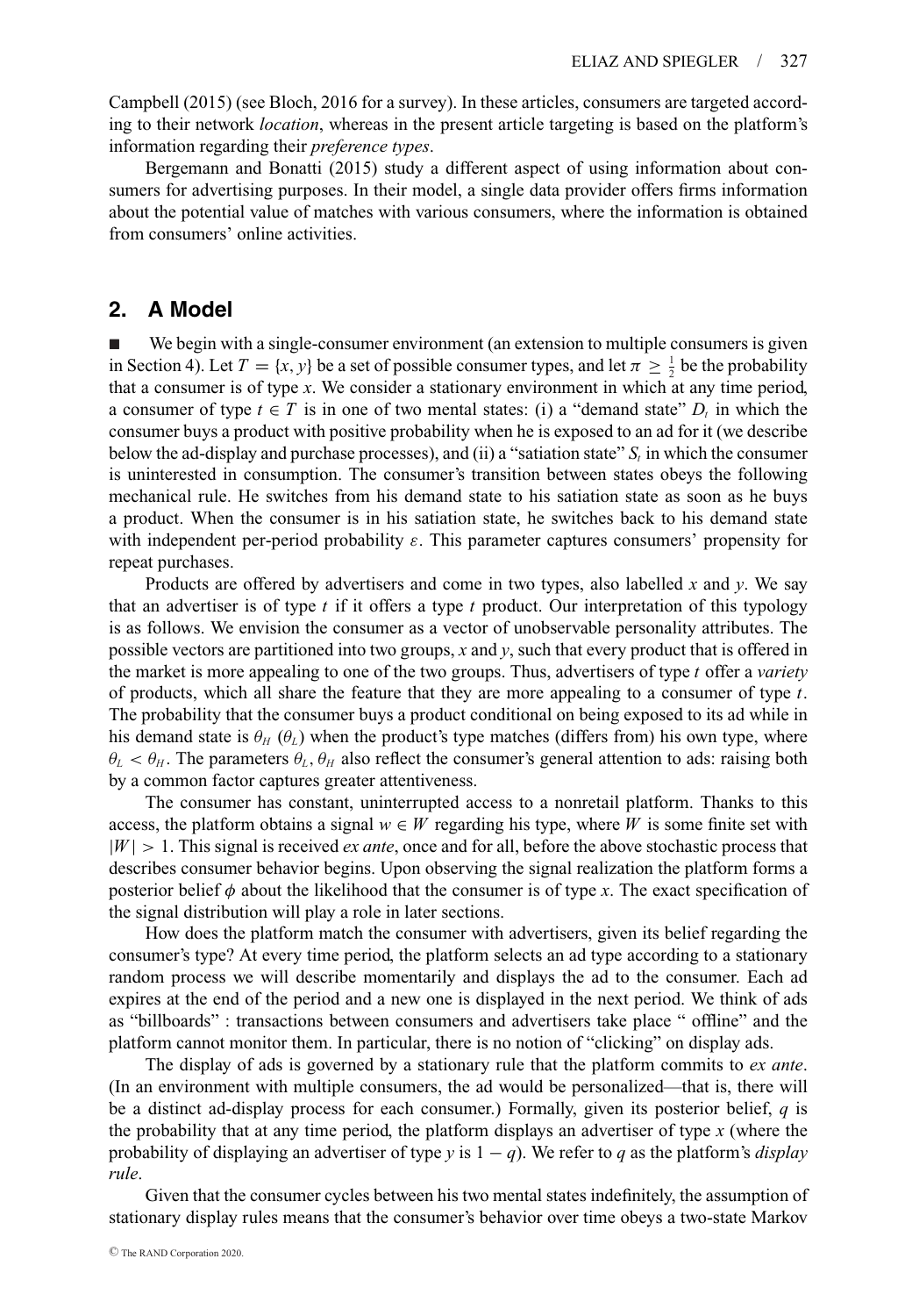process. Specifically, the transition probabilities between the mental states of a consumer of type *x* given *q* are given by the following matrix:

$$
D_x \t 1 - [\theta_H q + \theta_L (1 - q)] \t \theta_H q + \theta_L (1 - q),
$$
  
\n
$$
S_x \t 1 - \varepsilon
$$
 (1)

where the matrix for type *y* is derived by replacing *q* with  $1 - q$ . It follows that given the platform's posterior belief  $\phi$  and display rule q, the joint invariant probability that the consumer is of type *x* and in state  $D_x$  is

$$
\rho^x \equiv \frac{\phi \varepsilon}{\theta_H q + \theta_L (1 - q) + \varepsilon} \tag{2}
$$

(where  $\rho^y$  is given by replacing  $\phi$  and  $q$  with  $1 - \phi$  and  $1 - q$  in the above expression). As will be shown shortly, this probability allows us to obtain a simple expression for the long-run average number of transactions for each advertiser.

 **Efficient ad display.** The nonretail platform creates value by facilitating consumeradvertiser matches that potentially lead to transactions. In this subsection, we characterize the display rules that maximize the expected per-period number of transactions, which is given by the following expression:

$$
q[\rho^x\theta_H + \rho^y\theta_L] + (1-q)[\rho^y\theta_H + \rho^x\theta_L],
$$
\n(3)

where  $\rho^x$  is given by (2).

Let  $\bar{q}$  be the value of  $q$  that maximizes (3). When it is interior, first-order conditions imply

$$
\frac{\rho^x}{\rho^y} = \sqrt{\frac{\phi}{1 - \phi}}.\tag{4}
$$

The explicit solution is

$$
\bar{q} = \frac{(\theta_H + \varepsilon)\sqrt{\phi} - (\theta_L + \varepsilon)\sqrt{1 - \phi}}{(\theta_H - \theta_L)(\sqrt{\phi} + \sqrt{1 - \phi})}.
$$
\n(5)

Then,

$$
\lim_{\substack{\varepsilon \to 0 \\ \theta_L \to 0}} \bar{q} = \frac{\sqrt{\phi}}{\sqrt{\phi} + \sqrt{1 - \phi}}.
$$
\n(6)

Henceforth, we assume that the primitives are such that the solution is interior for all signal realizations. Equivalently,

$$
\frac{\theta_L + \varepsilon}{\theta_H + \varepsilon} < \sqrt{\frac{\phi}{1 - \phi}} < \frac{\theta_H + \varepsilon}{\theta_L + \varepsilon}.\tag{7}
$$

This condition is easier to satisfy when  $\theta_L$  and  $\varepsilon$  decrease (reflecting low propensity for repeat purchases and a large effect of product match on consumers' attentiveness) and when the platform's posterior beliefs are relatively uniform (this holds when the platform's prior is not too asymmetric and its signal is not too informative).

Consumer satiation is crucial for interior display rules. Suppose that consumers experienced no satiation at all, such that their behavior would be described by a single-state process in which they demand their favorite product at every period. Then, the platform's optimal display rule would be a corner solution: if  $\phi > \frac{1}{2}$ , it would display type *x* ads with probability 1 at every period (and type *y* if  $\phi < \frac{1}{2}$ ). This case is partially approached in our two-state model when  $\varepsilon = 1$ , such that the consumer's satiation lasts exactly one period. In this case, condition (7) holds for the smallest set of primitives ( $\varepsilon$ ,  $\theta_L$ ,  $\theta_H$ ).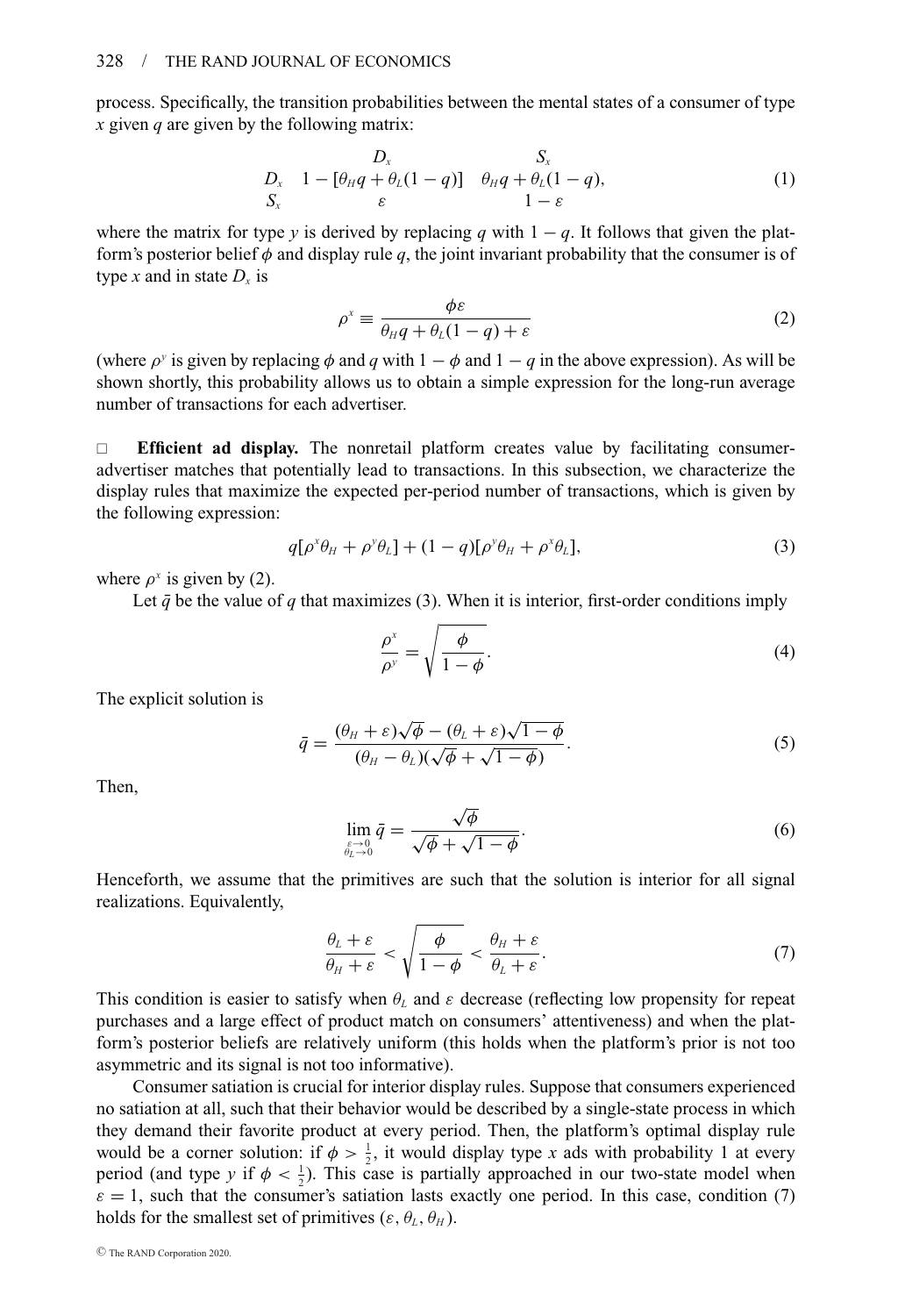Thus, our two-state Markov process is the simplest formalization of the aspect of consumer behavior (namely, satiation) that gives rise to interior optimal display probabilities. These essentially constitute an *interior allocation of consumer attention*. Rather than allocating it entirely to one of the two advertiser type, the platform prefers to randomize between them. The property that efficient allocation of consumer attention is interior turns out to create the incentive-compatibility problem that will be the subject of Section 3.

*The platform's uncertainty and* ex ante *surplus.* The platform's uncertainty about the consumer's type will play an important role in subsequent sections. To define a measure of the platform's uncertainty we need to introduce the following notation. Recall that the platform observes a signal realization *w* from a set *W* of possible realizations. Letting  $\mu \in \Delta(T \times W)$  denote the prior joint distribution over the consumer's type and the platform's signal, the marginal over the consumer's type is  $\sum_{w} \mu(x, w) = \pi$ , and the platform's posterior belief that the consumer is of type *x*, conditional on receiving the signal *w*, is  $\mu(t = x \mid w) = \phi_w$ . The platform's *ex ante* (before the signal  $w$  is realized) expected uncertainty is defined by the following quantity:

$$
U = \sum_{w \in W} \mu(w) \sqrt{\mu(x \mid w) \mu(y \mid w)} = \mathbb{E} \left[ \sqrt{\phi_w(1 - \phi_w)} \right].
$$

Note that *U* takes values in  $[0, \frac{1}{2}]$  and that it is the expectation of a concave function of  $\phi_w$ . Recall the property of Bayesian posteriors,

$$
\pi = \sum_{w \in W} \mu(w) \phi_w,
$$

and consider a change in  $\mu$  that keeps  $\pi$  fixed and makes the signal *w more informative* in Blackwell's sense. This is equivalent to introducing a *mean-preserving spread* to the distribution over  $\phi_w$ . Jensen's inequality then implies that *U decreases*. Therefore, *U* may be viewed as a measure of the platform's average *uncertainty regarding* the consumer's type.3

This measure allows us to obtain a simple characterization of the maximal *ex ante* expected surplus that the platform can generate. Let  $q_w^t$  denote the probability that at any time period, the platform displays an advertiser of type *t* conditional on the signal *w*, and let  $\rho_w^t$  denote the joint invariant probability that the consumer is of type  $t$  and in state  $D_t$ . Expression (3) represents the expected per-period number of transactions, according to the platform's posterior belief for a given signal realization. The *ex ante* surplus that the platform generates is obtained by taking an expectation with respect to *w*:

$$
\sum_{w \in W} \mu(w) \big\{ q_w^x \big[ \rho_w^x \theta_H + \rho_w^y \theta_L \big] + q_w^y \big[ \rho_w^y \theta_H + \rho_w^x \theta_L \big] \big\}.
$$
 (8)

Under the condition  $(7)$ , we can plug  $(5)$  into  $(8)$  and obtain the following expression for the maximal surplus:

$$
\varepsilon \left[ 1 - \frac{\varepsilon (1 + 2U)}{\theta_H + \theta_L + 2\varepsilon} \right].
$$
\n(9)

This expression *decreases* with *U*. The intuition is that a more informative signal facilitates effective targeting and therefore increases the average number of transactions per period.

*Discussion: the stationarity assumption.* Stationarity in our model has exogenous and endogenous aspects. The former arises from our assumption that ads are "billboards"; the platform cannot monitor whether the consumer pays attention to ads and whether he transacts with advertisers (e.g., he may be listening to Pandora while jogging). Therefore, it cannot learn anything about consumers beyond the signal *w*.

<sup>&</sup>lt;sup>3</sup> We thank the editor, David Myatt, for suggesting this measure.

<sup>C</sup> The RAND Corporation 2020.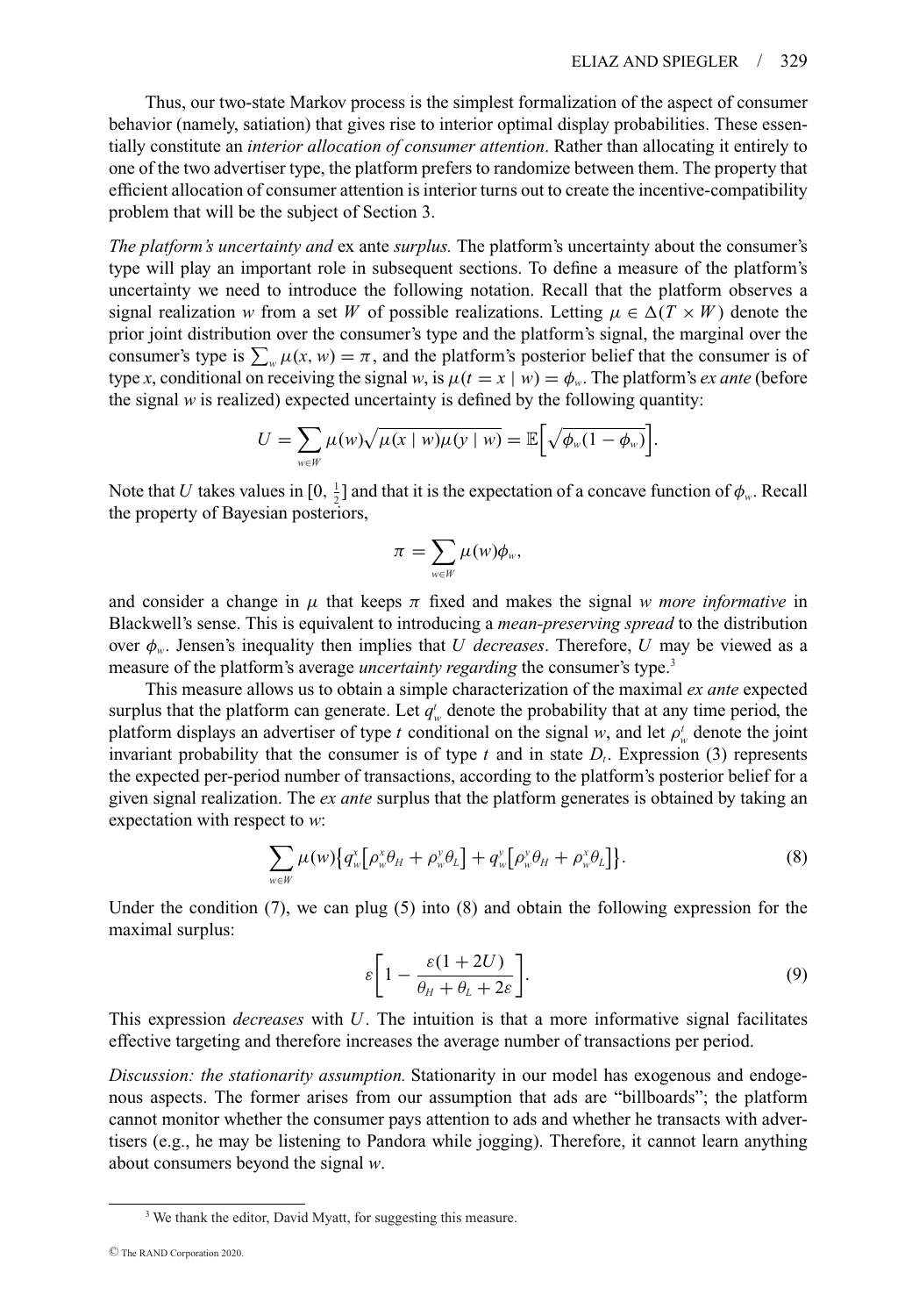Even so, stationary display rules (which constitute the endogenous aspect) carry a loss of generality. If we relaxed this assumption and allowed the platform's display rule to follow some Markov process with an arbitrary number of states *K*, the consumer's behavior over time would obey a 2*K* -state Markov process. The optimal display rule would involve switching between *x* and  $y$  ads, but the precise transition rule—and therefore, the long-run number of transactions would be difficult to characterize. We believe that the qualitative insights of our stationary model would not change, as long as we assume that advertisers do not know the initial state of the Markov process—they would still treat the allocation of ad slots at any given period as a random variable, albeit one whose distribution is difficult to calculate. The stationarity assumption is thus a simplifying approximation that enables us to tractably capture the platform's motive to diversify its ad types over time. However, the quality of this approximation will vary with  $\theta_L$ ,  $\theta_H$ ,  $\varepsilon$ , and this means that our comparative statics with respect to these parameters should be taken with a grain of salt.

Suppose that ads are not billboards, such that the platform can partially monitor whether consumers notice them—for example, through *clicks* (and let us retain the rather realistic assumption that the platform does not monitor transactions). If clicks are uncorrelated with consumers' types, then exogenous stationarity continues to hold, and pricing displays is equivalent to pricing clicks. Therefore, we can think of our stationarity and pricing assumptions as reasonable approximations to situations in which clicks convey little information about consumer types.

## **3. Incentive Compatibility**

- So far, we have examined the platform's ad-display policy, without taking into account its interaction with advertisers. In this section we address this side of the market. Assume there is a large, equal number of advertisers of each of the two types. For notational simplicity, we normalize the total mass of advertisers of each type to one. Each advertiser can costlessly supply any amount of its product. If the consumer acquires a product from an advertiser, the advertiser earns a fixed payoff of 1. We completely abstract from product prices.<sup>4</sup> The platform does not receive any information about the types of individual advertisers, and advertisers receive no information about the consumer's type (we relax this assumption in the second subsection of Section 5). Conditional on displaying an ad of type *t*, each of the type-*t* advertisers is drawn uniformly. The platform generates revenues from advertising fees. Let  $F_t$  be the per-period fee that the platform charges advertisers of type *t*.

(Our analysis would remain unchanged if we assumed that instead of charging a per-period fee, the platform charges a *price per display*. Likewise, we could allow prices to be a function of the platform's signal *w*, without any effect on our analysis. This is because advertisers in our model are risk-neutral and care only about the expected number of transactions and the expected payment. It is therefore convenient analytically to assume lump-sum transfers, even if this may appear unrealistic when taken literally.)

Denote  $F = (F_x, F_y)$ . The pair  $(q, F)$  constitutes the platform's *policy*. The platform's objective is to find a policy  $(q, F)$  that maximizes expected profits. Its first-best would be to choose *q* to maximize total surplus (as given in the first subsection of Section 2) and fully extract this surplus by means of *F*. Specifically, let  $R_{y}(q)$  and  $R_{y}(q)$  denote the gross expected per-period revenue of advertisers of types *x* and *y*, respectively, given the display rule *q*. Then,

$$
R_x(q) \equiv \sum_{w \in W} \mu(w) q_w^x \big[ \rho_w^x \theta_H + \rho_w^y \theta_L \big]
$$
  
\n
$$
R_y(q) \equiv \sum_{w \in W} \mu(w) q_w^y \big[ \rho_w^y \theta_H + \rho_w^x \theta_L \big]
$$
\n(10)

<sup>&</sup>lt;sup>4</sup> Allowing profit margins or the number of advertisers to vary across types would be equivalent to modifying  $\pi$ . For models that study the effect of platform features on product prices, see Eliaz and Spiegler (2011), Candogan, Bimpikis, and Ozdaglar (2012), and Fainmesser and Galeotti (2015).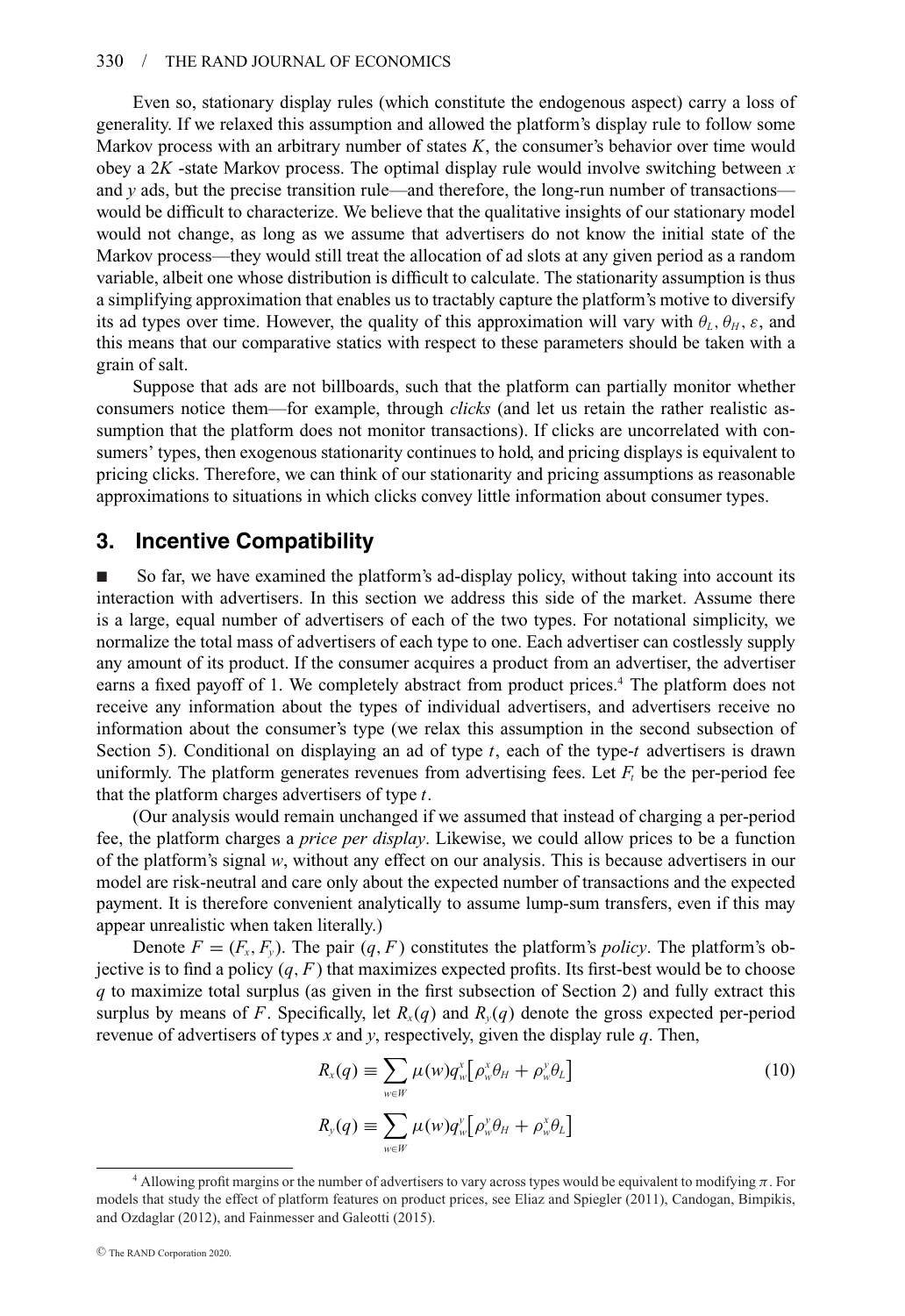such that maximal total surplus is  $R_x(\bar{q}) + R_y(\bar{q})$ , where  $\bar{q}$  is the efficient display rule. The optimal fee that the platform charges advertisers of type  $t$ , denoted as  $\bar{F}_t$ , fully extracts the maximal surplus of these advertisers—that is,  $\bar{F}_t = R_t(\bar{q})$ .

The pair  $(\bar{q}, \bar{F})$  is thus the platform's optimal policy. In order to implement it, however, the platform needs to know advertisers' types. But now suppose that the platform is *unable* to directly verify this information. Therefore, it relies on advertisers' self-reports—which we interpret as requests to target specific preference groups. The reports are submitted *ex ante*, once and for all—that is, we do not allow for dynamic reporting, in line with our restriction to stationary environments.<sup>5</sup>

One could argue that the platform need not rely on advertisers' targeting requests—in principle, it could examine each advertiser's product and figure out the quality of its match with each consumer type. However, this ad-classification task is costly, and the platform can avoid the cost by decentralizing the task. Furthermore, in many cases advertisers have private information regarding the type of consumers who are attracted to their product, thanks to prior market research. For instance, certain food items (granola bars, artificially sweetened products) are not easy to classify *a priori* in terms of their appeal to "health-conscious" consumers. Likewise, the defining lines of "highbrow" movies or holiday packages that fit "outdoorsy" tourists are quite blurred. In these cases, market studies are likely to reveal information that the platform lacks. It is implausible for the platform to replicate such studies in the myriad industries it interacts with.

A policy  $(q, F)$  is IC if no single advertiser has an incentive to misreport its type, given that every other advertiser reports truthfully. In principle, the deviation changes the reported number of advertisers of each type as well as the transition probabilities that define the consumer's Markov process. However, we assume that each advertiser neglects these complications when evaluating the deviation. In other words, advertisers behave *competitively* in the sense that they take the joint invariant probabilities  $\rho_w^t$  as given. In Appendix B, we demonstrate the validity of this approximation when the number of advertisers is large.

Thus, given  $(q, F)$ , an *x* advertiser weakly prefers to report its type truthfully if and only if

$$
\sum_{w \in W} \mu(w) q_w^x \big[ \theta_H \rho_w^x + \theta_L \rho_w^y \big] - F_x \ge \sum_{w \in W} \mu(w) q_w^y \big[ \theta_H \rho_w^x + \theta_L \rho_w^y \big] - F_y. \tag{11}
$$

Likewise, a *y* advertiser weakly prefers to report its type truthfully if and only if

$$
\sum_{w \in W} \mu(w) q_w^{\nu} \left[ \theta_H \rho_w^{\nu} + \theta_L \rho_w^{\nu} \right] - F_{\nu} \ge \sum_{w \in W} \mu(w) q_w^{\nu} \left[ \theta_H \rho_w^{\nu} + \theta_L \rho_w^{\nu} \right] - F_{\nu}.
$$
 (12)

When  $(q, F)$  satisfies these two inequalities, we say it is IC. When the optimal policy  $(\bar{q}, \bar{F})$ satisfies them, we say that it is *implementable*.

When *F* fully extracts advertisers' surplus (which is the case under the optimal policy), the LHS of (11) and (12) is 0. The inequalities thus reduce to

$$
\sum_{w \in W} \mu(w) q_w^y \big[ \rho_w^x - \rho_w^y \big] \le 0
$$
\n
$$
\sum_{w \in W} \mu(w) q_w^x \big[ \rho_w^y - \rho_w^x \big] \le 0.
$$
\n(13)

Plugging the solution for  $\bar{q}$  from the previous subsection and performing a bit of algebra, we obtain a simple necessary and sufficient condition for implementability of the optimal policy. To express this condition in a compact form, denote

$$
\lambda = \frac{\theta_H + \varepsilon}{\theta_H + \theta_L + 2\varepsilon} \in \left(\frac{1}{2}, 1\right). \tag{14}
$$

 $5$  The platform could design a general mechanism that severely punishes all advertisers if the number of *x* reports differs from the number of *x* advertisers. This would make truthful reporting IC. However, it implausibly relies on exact knowledge of the number of *x* advertisers.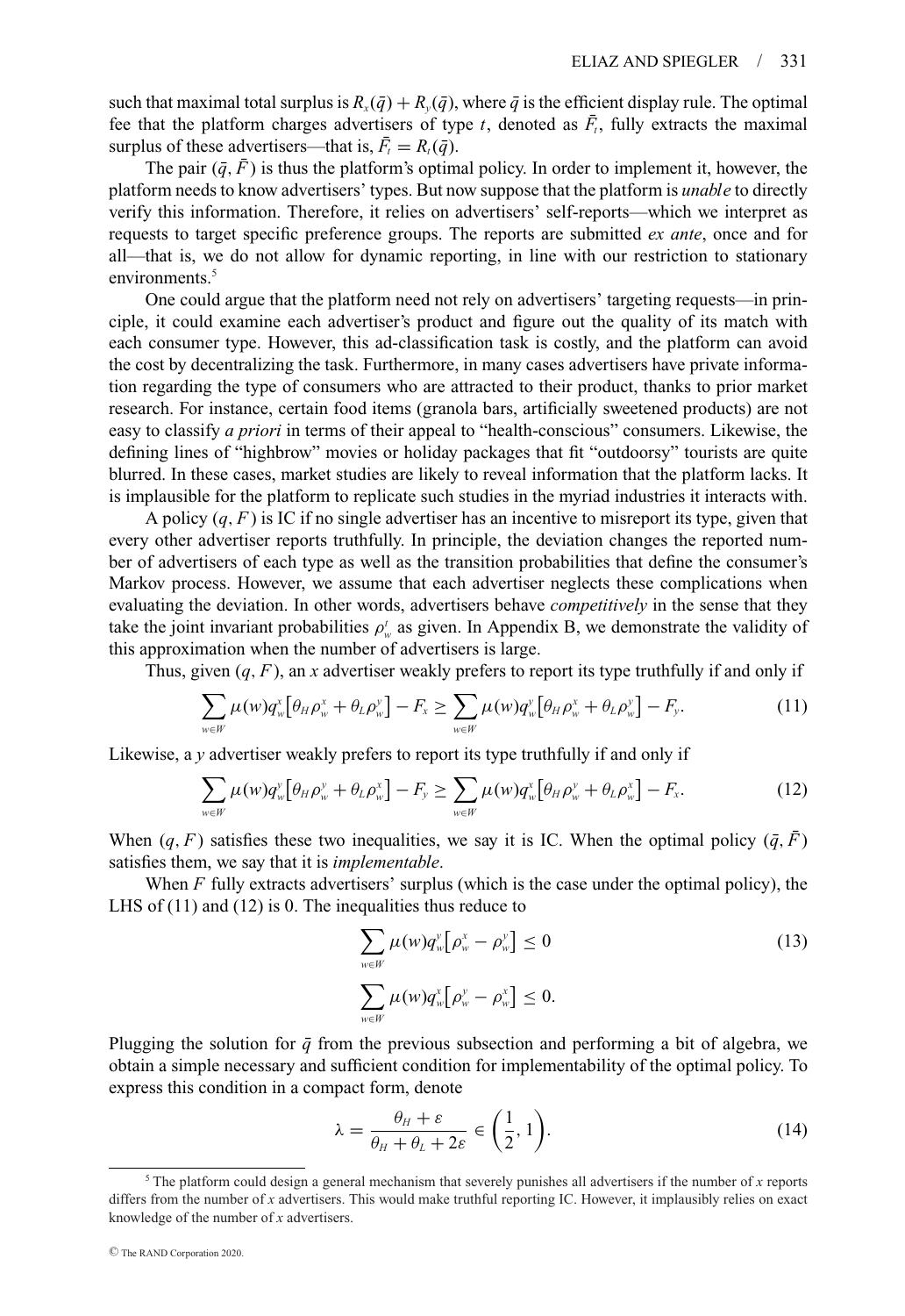*Proposition 1.* Suppose that  $\bar{q}_w$  is interior for every *w*. Then,  $(\bar{q}, \bar{F})$  is implementable if and only if

$$
U \le (1 - \lambda)\pi + \lambda(1 - \pi). \tag{15}
$$

Recalling the analogy to "welfare theorems" described in the Introduction, Proposition 1 can be viewed as a characterization of environments in which competitive markets can sustain an efficient allocation of consumers' scarce attention to advertisers. This result highlights two factors. As the platform becomes *less uncertain* on average about the consumer's type (where the average uncertainty is measured by *U*) and as the consumer-type distribution (given by  $\pi$ ) becomes *more symmetric*, condition (15) becomes *easier* to satisfy (when  $\pi = \frac{1}{2}$ , the condition necessarily holds because  $U \leq \frac{1}{2}$  by definition).

It should be emphasized, however, that in all applications we will examine in Section 4, these two factors are *not* independent—that is, a change in  $\pi$  will also affect the platform's uncertainty, an interdependence that will have nontrivial effects. Still, distinguishing between these two factors is helpful for understanding Proposition 1—just as the supply-equals-demand representation of competitive equilibrium is useful even when both supply and demand are affected by the same exogenous shock.

Consider the  $\lambda \rightarrow 1$  limit, where a consumer rarely buys a product from a poor-match advertiser and where the propensity for repeat purchases is low. Condition (15) simplifies into

$$
U \le 1 - \pi. \tag{16}
$$

To see the intuition behind this inequality, recall that the optimal display probability  $\bar{q}'_w$  in the  $\lambda \to 1$  limit is proportional to the *square root* of  $\mu(t \mid w)$ . Thus, although a product with high  $\mu(t \mid w)$  gets an advantage in terms of display probability, the square root factor *softens* this advantage. By comparison, the fee paid by an advertiser that submits the report *t*, is proportional to  $\mu(t)$ . This difference introduces an incentive for *x* advertisers to target the minority group of *y* consumers, as the reduced exposure to their ideal audience may be outweighed by the reduced fee. When the consumer-type distribution becomes more symmetric (such that  $1 - \pi$  goes up), the gap between the fees paid by advertisers of different types shrinks, mitigating the misreporting incentive. As the signal becomes more informative and reduces the platform's uncertainty, the values of  $\mu(t \mid w)$  get closer to 0 or 1, such that the "square root effect" vanishes, again mitigating the misreporting incentive. Finally, recall that the platform conditions the display probabilities on *w*, whereas advertisers are uninformed of *w* at the time they submit their reports. When the signal is highly informative, an advertiser that chooses to misreport knows it will be displayed with high (low) probability to consumers with low (high) probability of transacting with it, and this is another force that mitigates the misreporting incentive.

Let us now move away from the  $\lambda \rightarrow 1$  regime. The probability  $\varepsilon$  of exiting the satiation state and the match-quality parameters  $\theta_L$  and  $\theta_H$  determine the weights of  $\pi$  and  $1 - \pi$  in the RHS of (15). Because  $\lambda \in (\frac{1}{2}, 1)$  and  $\pi \ge \frac{1}{2}$ , a decrease in  $\lambda$  relaxes the inequality (15) and makes the optimal policy easier to implement. More specifically, as consumers become *more attentive* to ads (in the sense that  $\theta_L$  and  $\theta_H$  increase by the same factor), and as the propensity for repeat purchases *declines*, the condition for implementing the optimal policy becomes *harder* to meet.

The following example illustrates Proposition 1.

 **An example: content platforms.** In a prevalent type of nonretail platforms, users upload and consume content. A common feature of these platforms is that the content that a user consumes reflects not only his personal taste but also the *availability* of various types of content. In particular, a user may fail to consume his ideal content if it is scarce or not prominent. The following is a stylized example of advertising on a content platform in which users are purely consumers of content.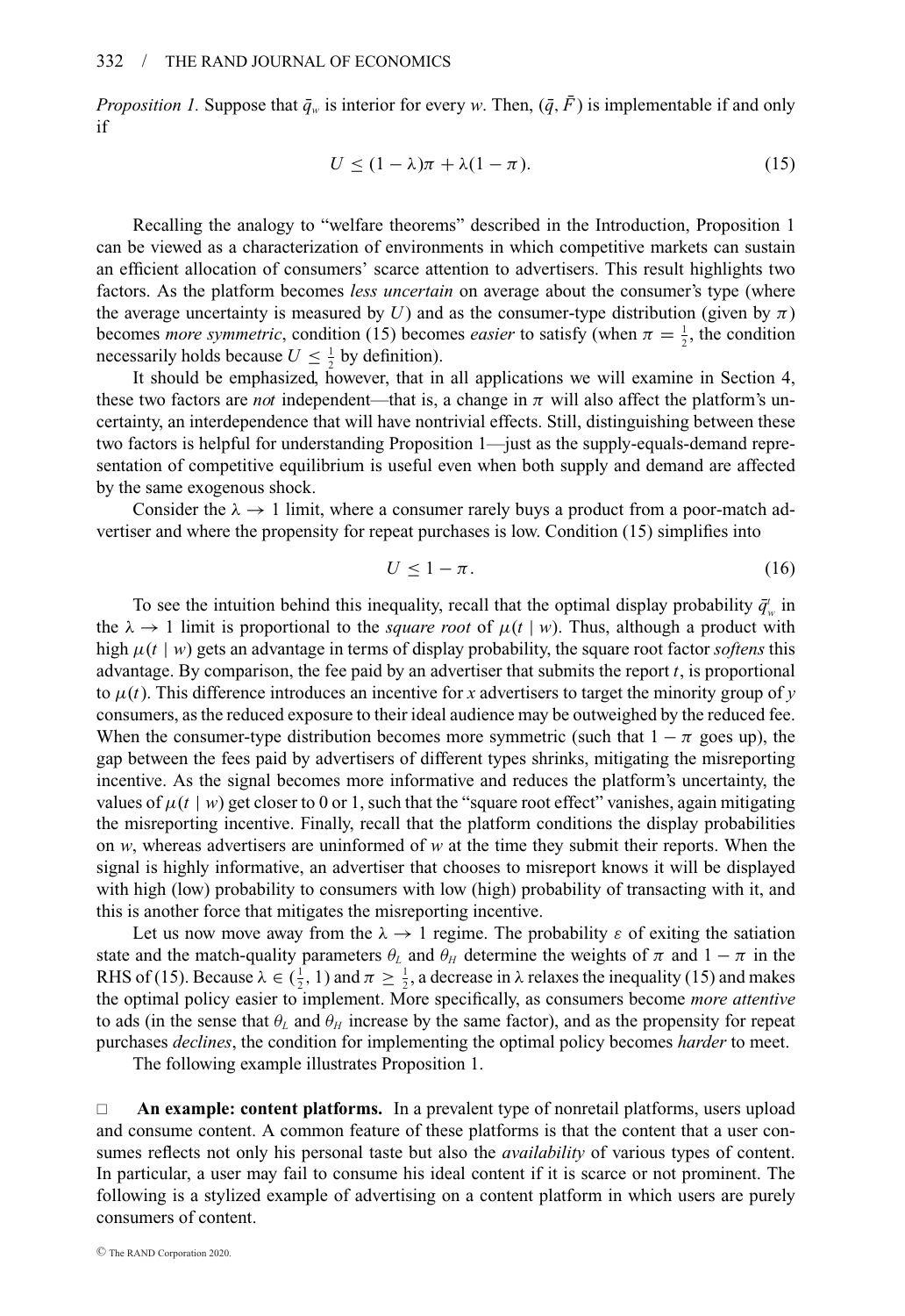A content consumer faces a supply of *m* content items. The type of each item is  $x(y)$  with independent probability  $\alpha$  (1 –  $\alpha$ ). The consumer always consumes exactly one of the available items. The consumed item fails to match his type only when none of the available items do. Hence, the *only* case in which the consumer fails to consume his ideal type of content is when all *m* items are of the other type.

In this setup, the distribution over the platform's posterior belief is easy to compute. Whenever the signal realization *w* is such that both content types are available, the consumer's behavior fully reveals his type, such that  $\phi_w = 1$  ( $\phi_w = 0$ ) if he consumes an item of type *x* (*y*). For such realizations of *w*, we have  $\phi_w(1 - \phi_w) = 0$ . When the signal realization *w* is such that all content items are of the same type, an event whose probability is  $\alpha^m + (1 - \alpha)^m$ , the consumer's behavior is completely uninformative of his type, such that  $\phi_w = \pi$ . For such realizations of *w*, we have  $\phi_w(1-\phi_w)=\pi(1-\pi)$ . It follows that

$$
U=[\alpha^m+(1-\alpha)^m]\cdot\sqrt{\pi(1-\pi)}.
$$

Applying Proposition 1, the optimal policy is implementable if and only if

$$
[\alpha^m + (1 - \alpha)^m] \le (1 - \lambda) \sqrt{\frac{\pi}{1 - \pi}} + \lambda \sqrt{\frac{1 - \pi}{\pi}}.
$$

The LHS decreases as *m* rises and  $\alpha$  gets closer to  $\frac{1}{2}$ . This captures the intuition that a large supply of content that is drawn from a heterogeneous population of producers increases the chances that consumers' observed content consumption will reveal their tastes, and therefore enhances the informativeness of the platform's signal.

## **4. Social-Interaction Platforms**

- Our analysis thus far has focused on the case of a single, isolated consumer. Yet, nonretail platforms typically operate by bringing together multiple consumers, whose *social interaction* reveals information about their individual characteristics. Friendship patterns in a social network or the content of an email exchange are cases in point. In order to capture this feature of nonretail platforms in our applications, we now assume that there are *multiple consumers* and that the platform obtains an *aggregate* signal about their individual types. From a technical point of view, what makes this extension interesting is that the informativeness of the platform's signal intrinsically depends on the distribution of consumer types.

This extension requires a minor adaptation of our formalism. The set of consumers is  $\{1,\ldots,n\}$  and  $t_i \in T_i = \{x,y\}$  denotes the type of consumer *i*. Denote  $T = T_1 \times \cdots \times T_n$ . The prior distribution  $\mu$  is defined over  $T \times W$ . Consumers' types are i.i.d., where  $\pi \geq \frac{1}{2}$  continues to denote the prior probability that  $t_i = x$ . The conditional signal distribution  $\mu(w | t)$  treats consumers symmetrically: for every permutation  $f: T \rightarrow T$  there exists a permutation  $g: W \rightarrow W$ such that  $\mu(w | t) = \mu(g(w) | f(t))$ . As a result, the distribution over the platform's posterior belief regarding the type of any consumer is the same for all consumers.

Thanks to the latter observation, the analysis in Sections 2 and 3 is easily adapted to this multiconsumer setting. First, we replace  $\mu(t \mid w)$  with  $\mu(t_i \mid w)$ , which represents the probability that consumer *i* 's type is *ti* conditional on the aggregate signal *w*. Accordingly, we replace the notation  $\phi_w$  with  $\phi_{i,w}$ , which represents the probability that consumer *i*'s type is *x* conditional on *w*. Second, we replace the notation  $q_w^t$  with the notation  $q_{i,w}^t$ , which represents the probability that an ad of type *t* is displayed at any period to consumer *i* given the aggregate signal *w*. Once these adjustments are made, the optimal display rule is given by (5) for all consumers; expression (9) describes the platform's first-best payoff *per consumer*; and most importantly for the purposes of this section, the implementability condition (15) is completely unchanged, once the definition of *U* replaces  $\mu(t | w)$  with  $\mu(t_i | w)$ .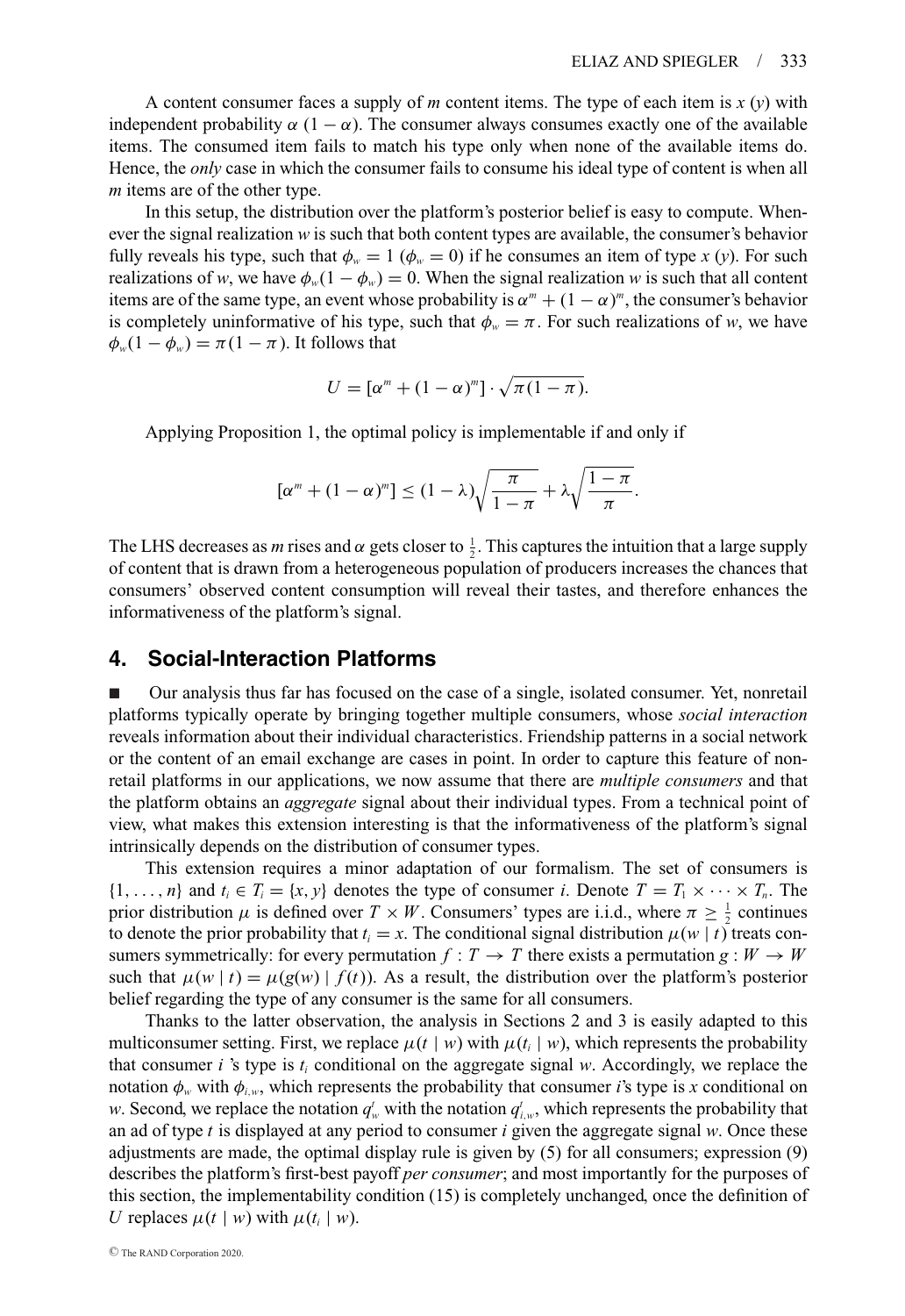**The Bhattacharyya Coefficient.** Another minor adaptation that is useful for the examples in this section concerns the measure of the platform's uncertainty. The fact that *U* is defined in terms of the distribution over the platform's posterior belief (regarding the type of any individual consumer) makes it cumbersome in applications because it requires us to compute this distribution. Fortunately, we can slightly rewrite this measure such that it is defined entirely in terms of the conditional distribution  $\mu(w \mid t_i)$ , which is more straightforward to derive from primitives.

Define

$$
S \equiv \sum_{w \in W} \sqrt{\mu(w \mid t_i = x) \mu(w \mid t_i = y)}.
$$
\n(17)

The symmetry of  $\mu$  with respect to consumers' labels implies that *S* is the same for all consumers *i*.

In the Statistics and Machine Learning literature, *S* is known as the *Bhattacharyya Coefficient* that characterizes the distributions  $\mu(\cdot | x)$  and  $\mu(\cdot | y)$ .<sup>6</sup> It is a measure of *similarity* between these two conditional distributions. From a geometric point of view, this is an appropriate similarity measure because S is the direction cosine between two unit vectors in  $\mathbb{R}^{|W|}$ ,  $(\sqrt{\mu(w|x)})_{w \in W}$  and  $(\sqrt{\mu(w|y)})_{w \in W}$ . The value of *S* increases as the angle between these two vectors shrinks;  $S = 1$  if the two vectors coincide; and  $S = 0$  if they are orthogonal.

More importantly, *S* is a measure of the uncertainty faced by the platform. The stochastic matrix  $(\mu(\cdot | t_i))_{t\in\{x,y\}}$  can be viewed as an information system in Blackwell's sense. Eliaz and Spiegler (2015) established that *S* decreases with the Blackwell informativeness of this information system. Indeed, elementary algebra establishes an immediate connection between *S* and our earlier measure of signal informativeness:

$$
U = S\sqrt{\pi(1-\pi)}.
$$

This enables us to restate the condition for the implementability of the platform's optimal policy:

$$
S \le (1 - \lambda) \sqrt{\frac{\pi}{1 - \pi}} + \lambda \sqrt{\frac{1 - \pi}{\pi}}.
$$
\n(18)

This is the condition that will serve us in the remainder of this section. The proofs of the results in this section (as well as the extensions in Section 5) use attractive features of the measure *S*.

Throughout the section, we restrict attention to the large  $\lambda$  regime—that is, the case of low propensity for repeat purchases and low consumer attention to low-match products. This simplifies expressions without changing the substance of our analysis.

 **Targeting based on email content.** Consider two users of an email service. A user of type *x* has a baby whereas a user of type *y* does not. This may affect their preferences over a wide range of products. For example, type *x* is more likely to be interested in home entertainment and diapers, whereas type *y* is more likely to be interested in concerts or alcohol. The platform that operates the email service monitors users' *sent mail* folder. The aggregate signal *w* is a pair  $w = (w_1, w_2)$ , where  $w_i = x$  indicates that the users' sent emails contain references to babies and  $w_i = y$  indicates that they do not. The two users are friends who exchange messages with each other. The platform's algorithm cannot tell whether a user refers to his own baby or his friend's baby. Moreover, assume that a user of type *x* always sends emails that mention his baby, whereas

<sup>6</sup> See Basu, Shioya, and Park (2011) and Theodoris and Koutroumbas (2008). A related concept is the *Hellinger distance* between distributions, given by  $H^2(x, y) = 1 - \sqrt{S(x, y)}$ .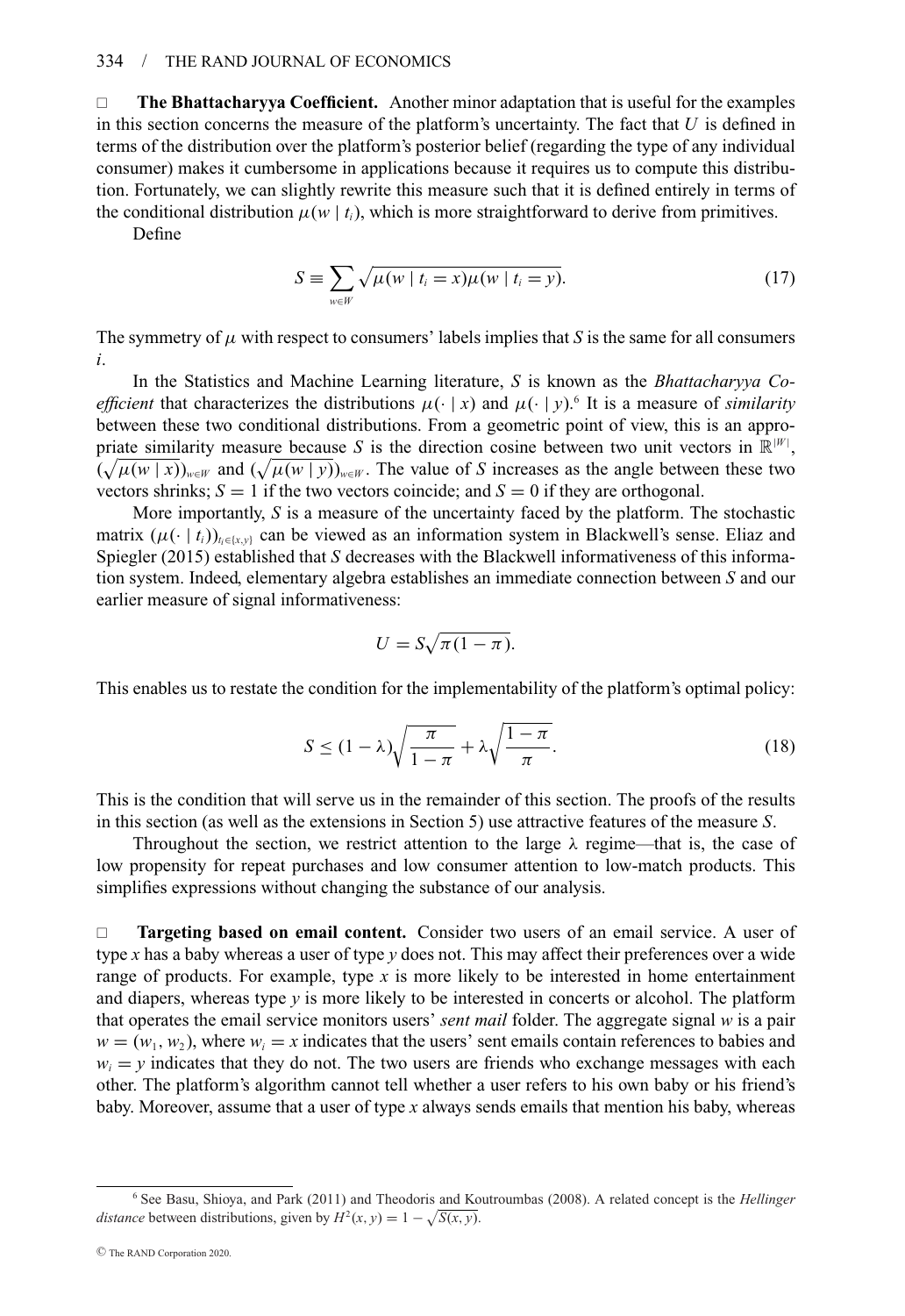a user of type *y* mentions babies with positive probability  $\xi \in (0, 1)$  *only* when his friend has one. The conditional signal distribution  $\mu((w_1, w_2) | (t_1, t_2))$  is given by the following table:

$$
(t_1, t_2) \setminus (w_1, w_2) \quad x, x \quad x, y \quad y, x \quad y, y
$$
  

$$
x, x \quad 1 \quad 0 \quad 0 \quad 0
$$
  

$$
x, y \quad \xi \quad 1 - \xi \quad 0 \quad 0
$$
  

$$
y, x \quad \xi \quad 0 \quad 1 - \xi \quad 0
$$
  

$$
y, y \quad 0 \quad 0 \quad 0 \quad 1
$$

Let us now derive a condition for implementability of the first-best in this example. Consider the distribution over aggregate signals conditional on user 1's type. First, the signals  $(y, y)$ and  $(y, x)$  are impossible when  $t_1 = x$  because by assumption, such a user type always sends an email with reference to babies. Second, the signal  $(x, y)$  is impossible when  $t_1 = y$ , because this babyless type can refer only to babies if his friend has a baby, which would then imply  $w_2 = x$ , a contradiction. It follows that the only signal realization that contributes a nonzero term to the Bhattacharyya Coefficient is  $w = (x, x)$ . Therefore,

$$
S = \sqrt{\mu((x, x) | t_1 = x) \mu((x, x) | t_1 = y)} = \sqrt{(\pi + (1 - \pi)\xi) \cdot \pi \xi}.
$$

Condition (18) in the  $\lambda \rightarrow 1$  limit is thus

$$
\sqrt{(\pi + (1 - \pi)\xi) \cdot \pi\xi} \le \sqrt{\frac{1 - \pi}{\pi}}.
$$
\n(19)

Note that although  $\pi$  appears on both sides of this inequality, it represents different things: The RHS involves the prior belief over a given user's type, whereas the LHS uses the prior over his *correspondent*'s type. Because the two users are *ex ante* identical, the same value of  $\pi$ features in the two sides of (18). Thus, a change in the type distribution (given by  $\pi$ ) has *two* effects: On one hand, it impacts the platform's uncertainty about the correspondent's type via the Bhattacharyya Coefficient *S*; on the other hand, it affects the maximal uncertainty threshold for implementability (i.e., the RHS of (18)) The reason is that the platform's information about an individual user depends on his platform-mediated interaction with the other user, which in turn depends on his type. It follows that the platform's optimal policy is implementable in the  $\lambda \to 1$ limit if and only if

$$
\pi^3 \xi (1 - \xi) + \pi^2 \xi + \pi \leq 1.
$$

When  $\pi$  is sufficiently close to  $\frac{1}{2}$ , the condition holds for all  $\xi$ . But for every sufficiently high  $\pi$ , there exists  $\xi^*(\pi)$  such that the condition fails for all  $\xi > \xi^*(\pi)$ . Thus, a more symmetric distribution of consumer types is unambiguously better for implementability of the first-best. As we will later see, this is *not* true in general. Additionally, as babyless users become less likely to mention babies in their emails, the platform's signal gets more informative, and the condition for implementability becomes easier to satisfy.

 $\Box$  **Social networks.** We now turn to our main application in this article, where the platform operates a social network—that is, it enables consumers to form social links with each other. Whether a pair of consumers is linked depends stochastically on their types. The network structure does not evolve over time. We focus entirely on the informational content of the network structure itself, and ignore other aspects of the users' activity on the network that may generate valuable information for advertisers. This will enable us to establish a theoretical connection with an interesting question in the Network Science literature.

Formally, a social network is a random nondirected graph in which consumers are nodes. The set *W* can thus be redefined as the set of all possible networks. From now on, we will refer to elements in *N* as consumers or nodes interchangeably. We assume that  $\mu$  obeys a random graph process known as the *stochastic block model* (SBM). An SBM is characterized by a triplet  $(n, \sigma, P)$ , where *n* is the number of nodes,  $\sigma$  is a probability vector over *k* types and *P* is a  $k \times k$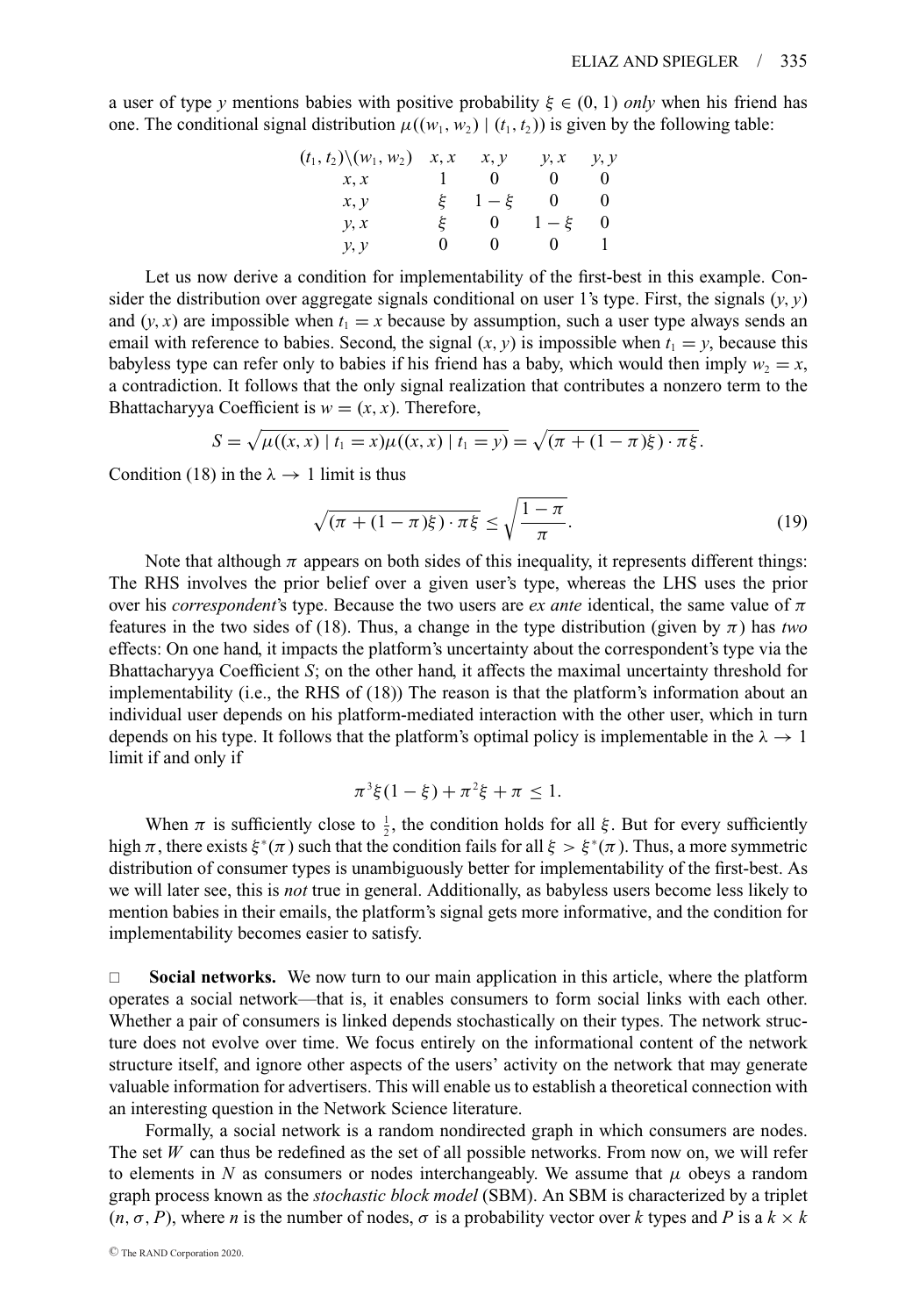symmetric matrix, where the entry  $P_{ij}$  gives the independent probability that a node of type  $i$ forms a link with a node of type *j*. In the case of  $k = 2$  that fits our model, the type distribution σ is represented by π, and the connectivity matrix *P* is characterized by three parameters:  $p_x$ , the probability that two *x* types connect;  $p_y$ , the probability that two *y* types connect; and  $p_x$ , the probability that different types connect. The components  $\sigma$  and *P* generate a joint distribution  $\mu$ over consumer-type profiles and social networks that treats consumers symmetrically, as assumed at the beginning of this section.

The following are two natural specifications of the *k* = 2 SBM. Under *homophily*, agents with similar characteristics are more likely to connect. The connectivity matrix in this case can be captured by two parameters:  $p_x = p_y = \alpha$  and  $p_{xy} = \beta < \alpha$ .<sup>7</sup> An alternative specification is *extroversion/introversion*: some agents have a greater propensity to form social links than others. This case, too, can be represented with two parameters  $\alpha > \beta$ , such that  $p_x = \alpha^2$ ,  $p_y = \beta^2$ , and  $p_{xy} = \alpha \beta$ .

*An example: a three-node network with perfect homophily.* Let  $n = 3$  and assume that nodes *i* and *j* are linked in *w* if and only if  $t_i = t_j$ . The network is pinned down by the profile of consumer types. In particular, the only networks that are realized with positive probability are the fully connected graph and the graphs in which exactly two nodes are connected. We can use this observation to calculate  $\mu(w \mid t_1)$ . For example, the probability that the network is fully connected conditional on  $t_1 = x$  is  $\pi^2$ , whereas the probability of this network conditional on  $t_1 = y$  is  $(1 - \pi)^2$ ; the probability of the network in which only 1 and 2 are linked conditional on  $t_1 = x$  is  $\pi(1 - \pi)$ ; and so forth.

Let  $w_{ii}$  denote the fully connected network, and let  $w_{ii}$  denote the network in which only nodes *i* and *j* are linked. Then,

$$
S = \sqrt{\mu(w_{ijl} \mid x) \mu(w_{ijl} \mid y)} + \sqrt{\mu(w_{jl} \mid x) \mu(w_{jl} \mid y)} + 2\sqrt{\mu(w_{ij} \mid x) \mu(w_{ij} \mid y)} = 4\pi(1 - \pi).
$$

Therefore, the first-best is implementable in the  $\lambda \rightarrow 1$  limit if and only if

$$
4\pi(1-\pi) \le \sqrt{\frac{1-\pi}{\pi}}.\tag{20}
$$

As in the email example of the second subsection of Section 4, the parameter  $\pi$  plays a double role in this inequality, thanks to the assumption that all consumers are *ex ante* identical. On the RHS (the upper bound on expected uncertainty that is required for implementing the first-best),  $π$  represents the platform's prior belief regarding the type of user *i*. On the LHS,  $π$  expresses the platform's prior belief about the other users. Hence, a change in  $\pi$  affects *both* the implementability threshold on the RHS and the Bhattacharyya Coefficient on the LHS.

Inequality (20) simplifies into

$$
16\pi^3(1-\pi) \leq 1.
$$

This condition is satisfied as long as  $\pi \gtrapprox 0.92$ . That is, implementability of the first-best requires a highly *asymmetric* type distribution. Contrast this with our findings in the second subsection of Section 4, where implementability depended on a relatively *symmetric*-type distribution. However, as the next result shows, this conclusion relies on perfect homophily, which is not a generic property: slight perturbation of the connectivity matrix in the example would lead to nonimplementability for sufficiently large  $\pi$ .

*Proposition 2.* Fix  $n \ge 2$  and a generic *P*. There exist  $\pi^*$ ,  $\pi^{**} \in (\frac{1}{2}, 1)$  with the following property. For every  $\pi \in (\pi^*, 1) \cup (\frac{1}{2}, \pi^{**})$  there exists  $\lambda^*(\pi)$  such that for every  $\lambda > \lambda^*(\pi)$ , the optimal policy is not implementable.<sup>8</sup>

<sup>7</sup> Bramoulle et al. (2012) develop an alternative model of homophily, in which the number of nodes is random as well.<br><sup>8</sup> There is no necessary relation between  $\pi^*$  and  $\pi^{**}$ .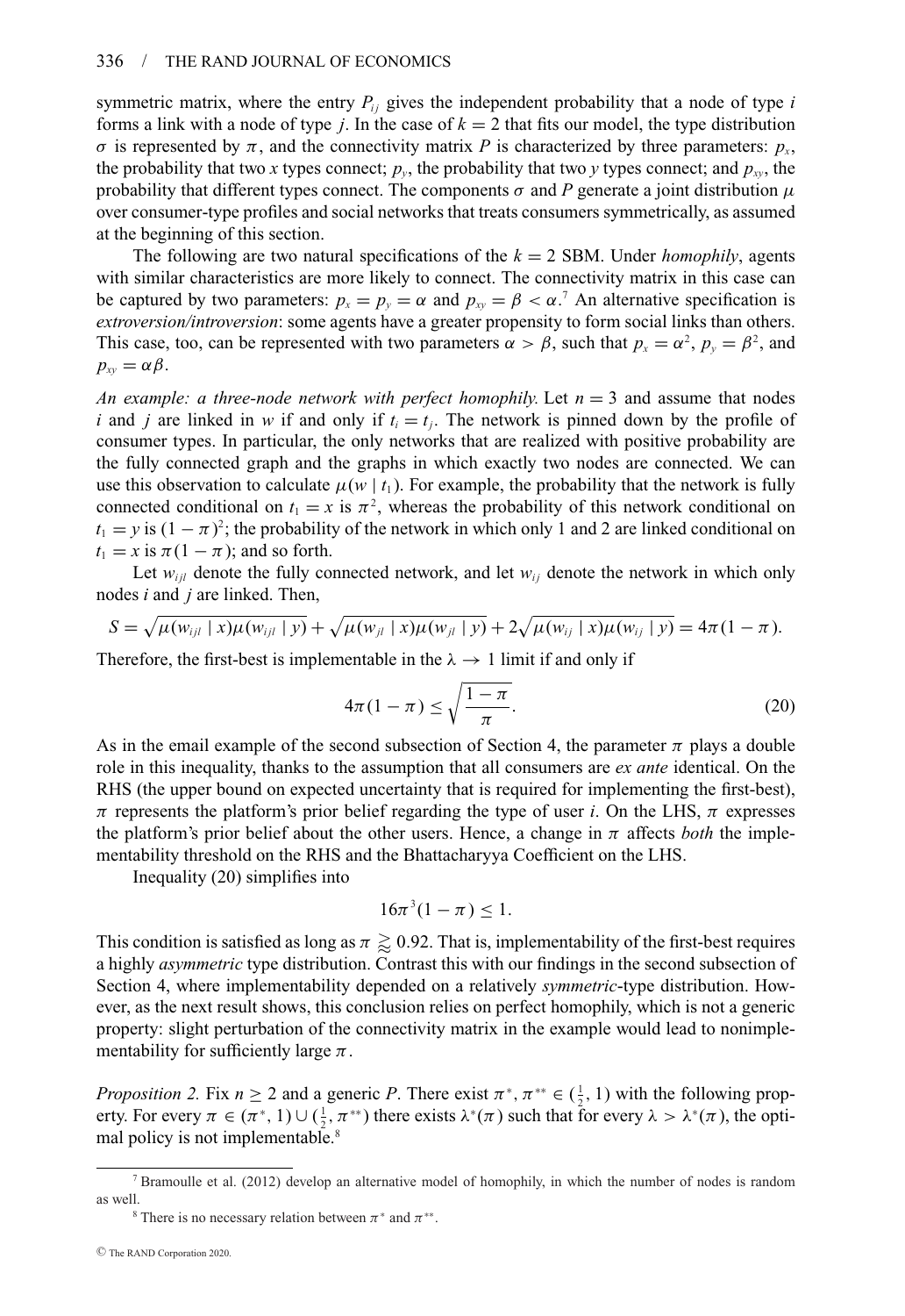Thus, a moderately asymmetric consumer-type distribution is necessary for implementing the optimal policy under the SBM (in the high  $\lambda$  regime). To get an intuition for this result, recall our discussion of condition (15), which highlighted two interdependent factors that facilitate implementing the first-best: relative symmetry of the consumer-type distribution and lower uncertainty (about consumer types) for the platform.

The case of  $\pi \approx 1$  is simple. For generic P and fixed *n*, there is an upper limit to the network's informational content, which implies a positive lower bound on the Bhattacharyya Coefficient that is *independent* of  $\pi$ . Therefore, a very asymmetric type distribution overweighs whatever positive effect it may have on the uncertainty factor.

The case of  $\pi \approx \frac{1}{2}$  involves different reasoning. Here the network is very uninformative about the nodes' types. For example, in the homophily case with high  $\alpha$  and low  $\beta$ , the network is very likely to consist of two fully connected components, yet these will tend to be similar in size and it will be difficult to identify the type of consumers that belong to each component. Thus, both *S* and  $(1 - \pi)/\pi$  will be close to 1 in the  $\pi \to \frac{1}{2}$  regime, and it is not clear *a priori* which effect is stronger. However, it turns out that when  $\pi$  is close to  $\frac{1}{2}$ , the uncertainty factor overweighs the type-distribution symmetry factor.

In the three-node example, we saw that implementing the first-best is impossible for most values of  $\pi$ , even though the SBM was maximally informative given the network size. This raises the question of whether increasing *n* would help implementing the first-best. The following result gives a positive answer.

*Proposition 3.* Fix a generic  $(\pi, P)$ . There exists  $n^*$  such that the optimal policy is implementable for all SBMs  $(n, \pi, P)$  with  $n > n^*$ .

Thus, for a large enough network, incentive compatibility does not constrain implementing the optimal policy. The proof involves a simple "law of large numbers" argument. For illustration, consider the extreme case of perfect homophily, where  $\alpha = 1$  and  $\beta = 0$ . Any realized network consists of two fully connected components. When *n* is large, the probability that the larger component consists of *x* consumers is close to 1. As  $n \to \infty$ , the network becomes arbitrarily informative, such that *S* becomes arbitrarily close to 0, and the condition for implementability of the optimal policy is satisfied.

To get a quantitative sense of Proposition 3, consider the following table, which provides values of *n*<sup>∗</sup> for various specifications of the homophily case:

| π     | $\alpha$ | B     | λ        | $n^*$  |
|-------|----------|-------|----------|--------|
| 0.6   | 0.1      | 0.05  | $\theta$ | 1124   |
| 0.6   | 0.1      | 0.02  | $\theta$ | 356    |
| 0.75  | 0.1      | 0.05  | $\theta$ | 485    |
| 0.75  | 0.1      | 0.02  | $\theta$ | 151    |
| 0.6   | 0.01     | 0.005 | $\theta$ | 12,060 |
| 0.6   | 0.01     | 0.002 | $\theta$ | 3762   |
| 0.999 | 0.1      | 0.05  | 0        | 748    |
| 0.75  | 0.1      | 0.05  | 0.833    | 231    |
| 0.75  | 0.1      | 0.02  | 0.833    | 72     |

This table illustrates the forces that affect implementability of the optimal policy via their effect on the Bhattacharyya Coefficient of a signal that indicates whether there is a link between two given nodes (see (A3) in Appendix A).

Up to now we assumed that the likelihood of forming links does not change as we increase the network size, such that the expected degree of a node was linear in *n*. However, in the context of social networks, it makes sense to assume that the average number of links that a node forms grows at a slower rate than the network size. As a result, the network will become sparser as it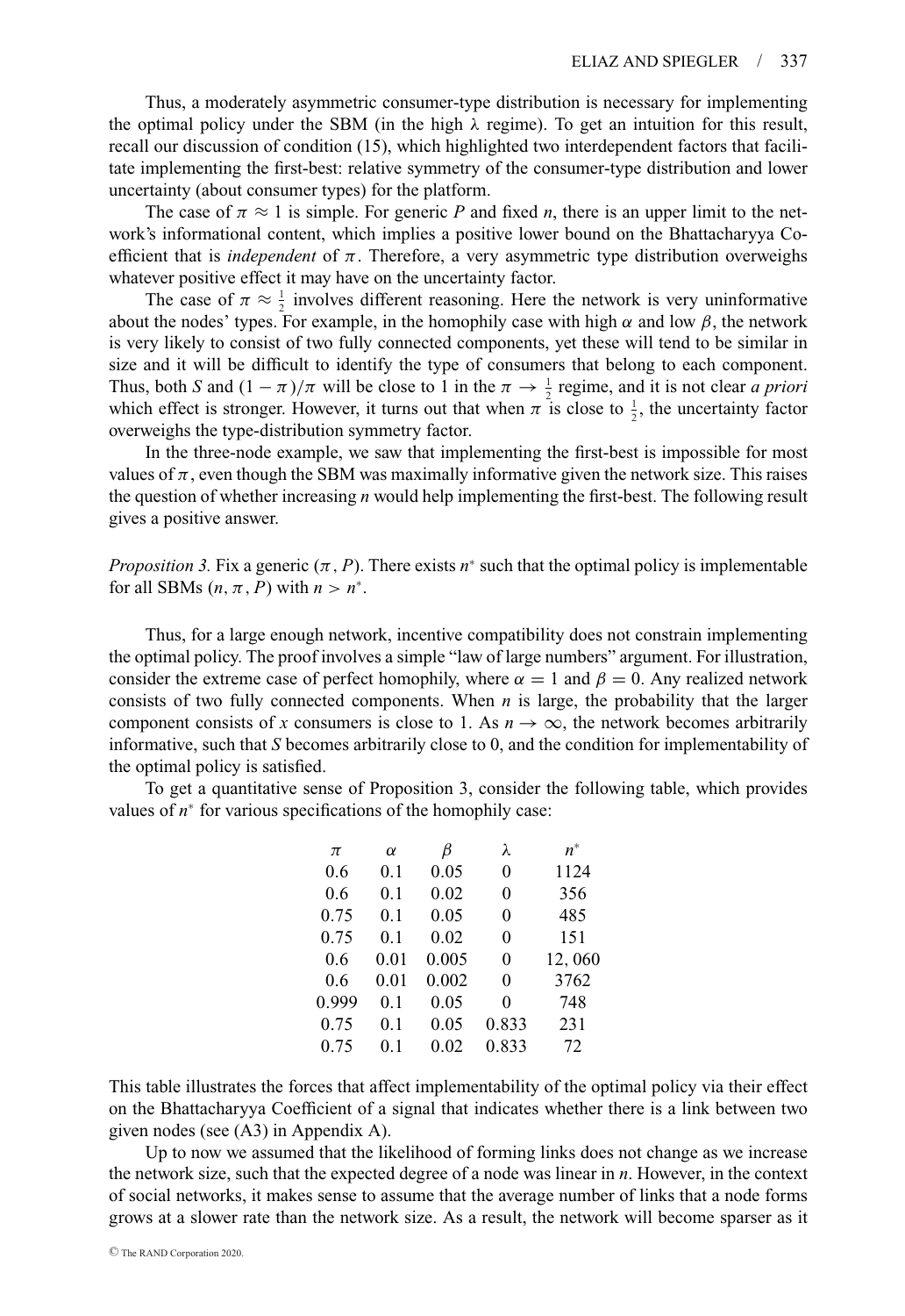grows larger. In this case, it is not clear whether a larger network will be more informative than a smaller one, and therefore it is not clear whether the optimal policy will be easier to implement.

To address this question, we turn to a literature within Network Science known as *community detection* (see Mossel, Neeman, and Sly, 2012; Abbe and Sandon, 2015, and the references therein). The objective in this literature is to identify with high probability the types of nodes in a given network, under the assumption that the network was generated by a known SBM. The literature looks for conditions on the SBM parameters that are necessary and sufficient for identifying node types and for implementing the identification with computationally efficient algorithms. These conditions capture the extent to which the network is informative about node types. Because this is also a crucial consideration in our model, the community-detection literature allows us to obtain simple sufficient conditions for implementability of the optimal policy if the network-formation process obeys an SBM.

Following the practice in the community-detection literature, assume that the expected degree of a node grows *logarithmically* with *n*. Specifically, we assume that the connectivity matrix *P*depends on *n*, such that

$$
p_x = a^2 \frac{\ln(n)}{n}
$$
  $p_{xy} = b^2 \frac{\ln(n)}{n}$   $p_y = c^2 \frac{\ln(n)}{n}$ ,

where *a*, *b*, *c* are arbitrary constants. To derive a *sufficient*condition for implementability of the optimal policy, we borrow existing necessary and sufficient conditions for (asymptotic) *exact recovery* of two asymmetric "communities." By exact recovery, we mean that for a given large network, there exists an algorithm that can identify the type of each node with a probability arbitrarily close to 1. If exact recovery is feasible, then the network is almost perfectly informative. This implies that *S* is close to 0 and therefore the condition for implementability of the optimal policy holds.

*Proposition 4.* In the  $n \to \infty$  limit, the optimal policy is implementable whenever

$$
\pi(a-b)^2 + (1-\pi)(c-b)^2 \ge 2.
$$
 (21)

Note that in the homophily case we have  $a = c$ , whereas the extroversion/introversion case satisfies  $b = \sqrt{ac}$ . Thus, Proposition 4 implies the following.

*Corollary 1.* In the  $n \to \infty$  limit, the optimal policy is implementable in the homophily case whenever

$$
(a-b)^2 \geq 2,
$$

whereas in the extroversion/introversion case, the optimal policy is implementable whenever

$$
(\pi a + (1 - \pi)c)(\sqrt{a} - \sqrt{c})^2 \ge 2.
$$

Thus, when connectivity increases logarithmically with network size, a sufficient condition for implementability of the optimal policy for a large network is that the homophily or extroversion/introversion effects are strong enough.

## **5. Extensions**

-In this section we examine two extensions of our model.

□ **More than two types.** Our first extension concerns the number of product/preference types. Throughout this article we assumed there are only two types. Suppose that there are *K* > 2 types, denoted as  $x_1, \ldots, x_k$ . Suppose that the high-quality match probability  $\theta_H$  applies when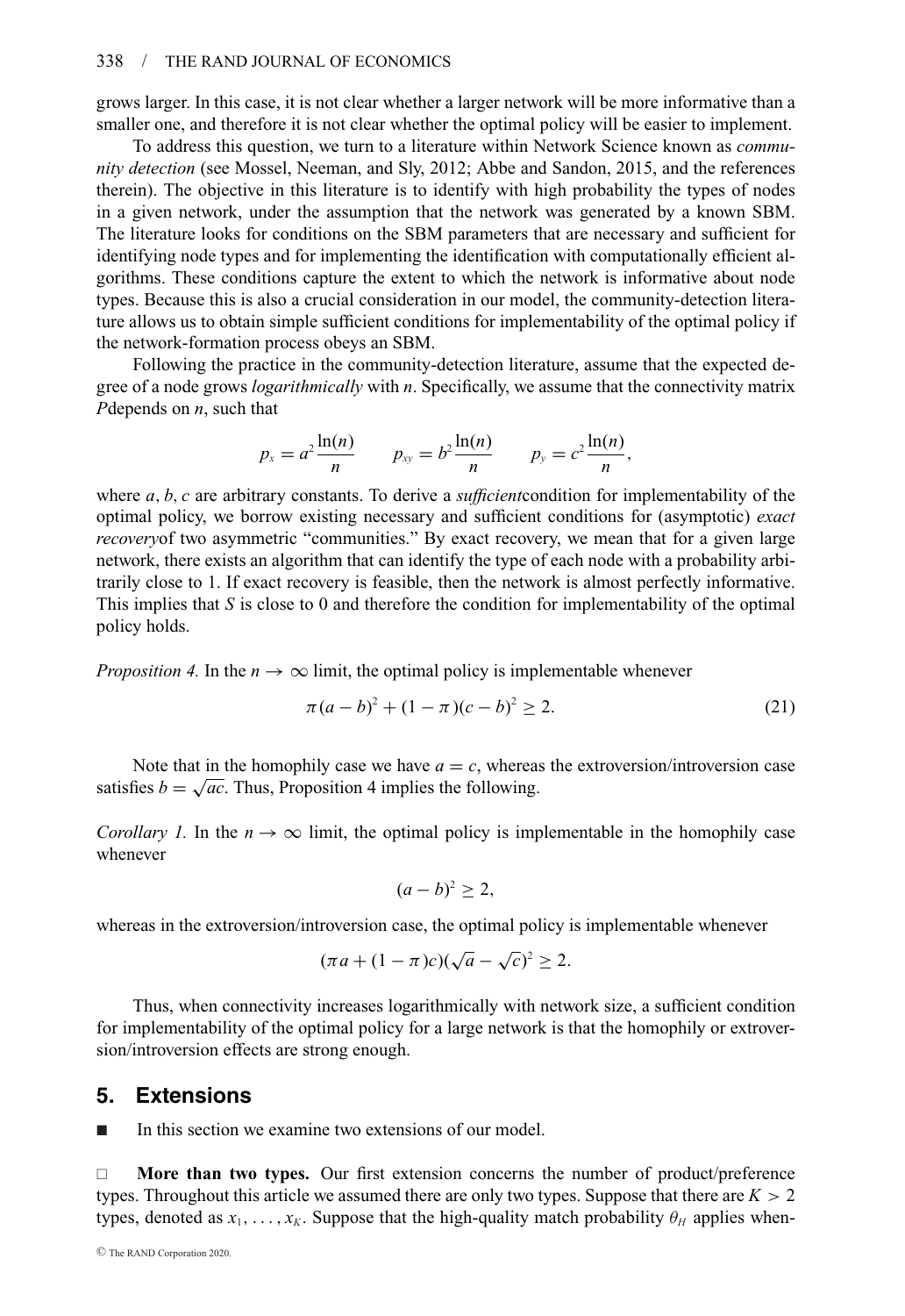ever advertisers' and consumers' types coincide, and that the low-quality match probability θ*<sup>L</sup>* applies in any other case.

Consider the case in which the optimal display rule is interior—that is,  $\bar{q}_{w}^{x_k} > 0$  for every  $w \in W$  and  $k = 1, \ldots, K$ . Then, it is straightforward to show that a necessary and sufficient condition for implementability of the optimal policy is that for every  $k, j = 1, \ldots$ *K*,

$$
S(k, j) \leq \lambda \sqrt{\frac{\mu(x_k)}{\mu(x_j)}} + (1 - \lambda) \sqrt{\frac{\mu(x_j)}{\mu(x_k)}},
$$

where  $\mu(x_k)$  is the *ex ante* probability that a consumer is of type  $x_k$ , and  $S(k, j)$  is the Bhattacharyya Coefficient of  $(\mu(w | x_k))_{w \in W}$  and  $(\mu(w | x_i))_{w \in W}$ .

This exercise also demonstrates the usefulness of the Bhattacharyya Coefficient. In the twotype case we could use the measure *U*, which is defined in terms of the distribution over the platform's posterior belief because that belief was reduced to a scalar. This is no longer the case when  $K > 2$ . In contrast, the Bhattacharyya Coefficient continues to serve as a meaningful measure of the extent to which the platform's signal separates a given pair of types.

 **Partially informed advertisers.** Up to now we assumed that advertisers are entirely uninformed of the realization of *w*. Relaxing this assumption raises a natural question: Can the platform benefit from releasing information to the advertisers? Our first result in this subsection is a negative answer to this question. This finding then raises an immediate follow-up question: When advertisers can partially retrieve the platform's information, how much can they learn without destroying the platform's ability to implement the optimal policy?

To address the first question, return to the *single-consumer* case of Sections 2 and 3, and suppose that before an advertiser submits its report to the platform, it receives a signal *s* regarding the realization of *w*. The signal is independent of *t* conditional on *w*. Let *r* be the joint distribution over the platform's signal *w* and the advertiser's signal *s*. We allow the advertisers' signals to be correlated conditional on *w*. The platform does not observe the advertisers' signals.

We extend the incentive-compatibility requirement such that it needs to hold for every realization of *s*. In principle, because an advertiser's type now consists of both its product type and its information, one would like the pair  $(q, F)$  to condition on both. In other words, theoretically advertisers need to report both components of their type. However, because the optimal display rule is only a function of advertisers' product types, it is easy to show that the platform's ability to implement the optimal policy is unaffected if it also requires advertisers to report their signal. Therefore, we will continue to assume that advertisers report only their product type, and this report is the only input that feeds  $(q, F)$ . Then, the original IC constraints (13) are exactly the same, except that the term  $\mu(w)$  is replaced with  $r(w | s)$ . We require advertisers' IR constraint to bind *ex ante*—that is, on average across their signal realizations.

It follows that the necessary and sufficient condition for implementability of the optimal policy can be written as follows. For every realization of *s* and every *t*,  $t' \in \{x, y\}$ ,

$$
\sum_{w \in W} r(w \mid s) q(t \mid w) \left[ \rho_w^t - \rho_w^{t'} \right] \le 0. \tag{22}
$$

By Blackwell's ranking of information systems, *r* is less informative than *r* if there is a system of conditional probabilities  $(p(s | s'))_{s,s'}$ , such that for every *w*, *s*,

$$
r'(s \mid w) = \sum_{s'} p(s \mid s')r(s' \mid w).
$$

The following result establishes that the platform benefits from withholding information from advertisers.

*Proposition 5.* (i) If the optimal policy is implementable under *r*, then it is implementable under any *r* that is less informative than *r*.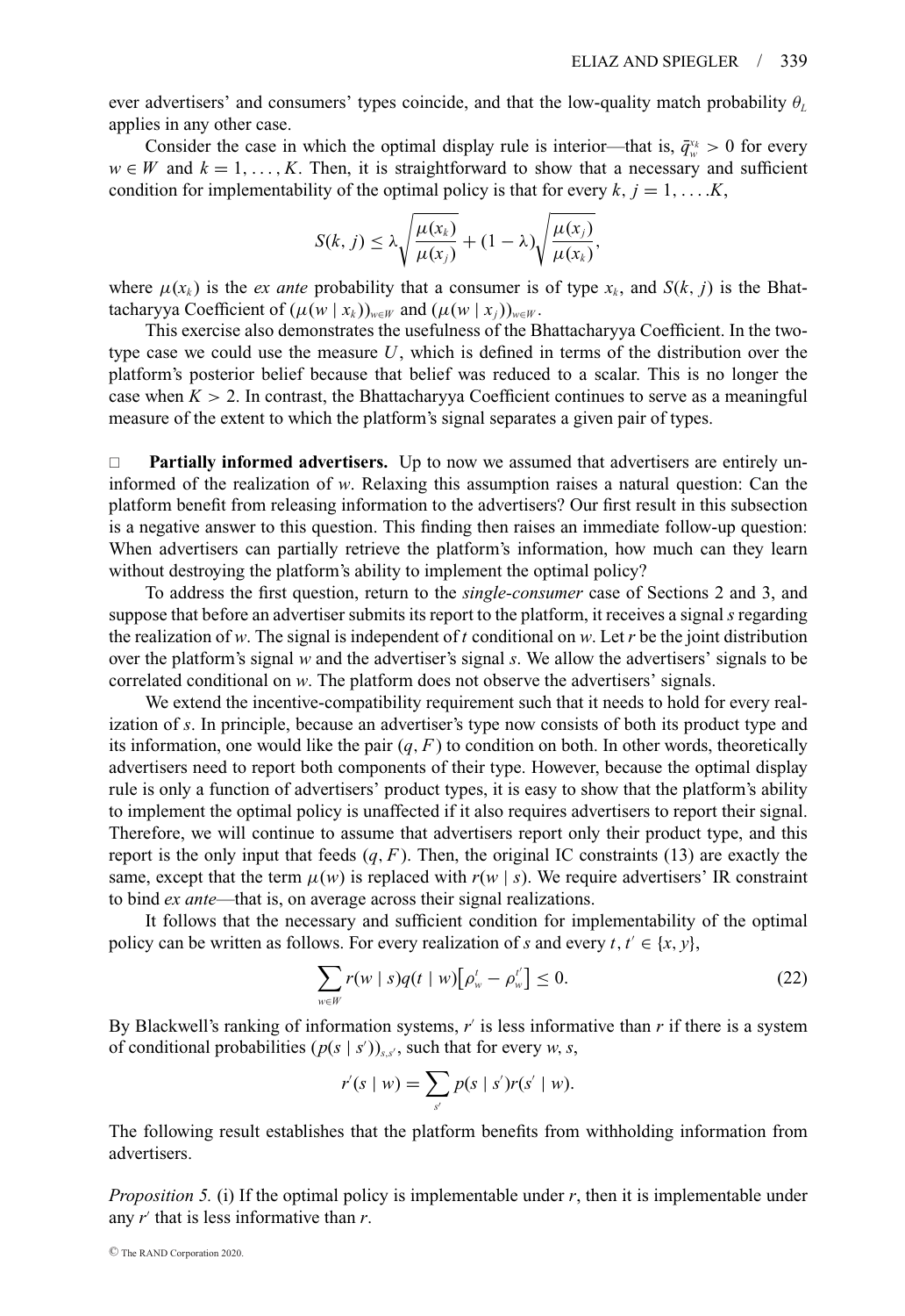(ii) If advertisers are fully informed of the platform's signal (i.e.,  $r(w | w) = 1$  for every *w*), the optimal policy is not implementable when  $\lambda$  is sufficiently large.

The reason why releasing information about *w* to advertisers cannot help the platform is standard—it means that IC constraints that previously held only on average are now required to hold for all signals. Part (ii) of the result establishes that this monotonicity result is not vacuous: giving advertisers full information about the platform's signal will prevent it from implementing its optimal policy when  $\lambda$  is large.

Suppose that the platform cannot prevent advertisers from learning *part* of its own signal; how much information can it afford to give away? In the remainder of this section, we analyze this question in the context of the *social network* application of the third subsection of Section 4. In particular, consider an SBM and assume that each advertiser gets information by sampling a random subset of no more than *d* nodes (out of the total of *n* nodes in the network), and learning the subgraph of *w* over these *d* nodes. Recall that *w* is realized according to a given SBM. Hence, the Bhattacharyya Coefficient can be defined for any subgraph of *w* consisting of *k* nodes,  $k = 1, \ldots, n$  (where the connectivity matrix is fixed). Denote this coefficient by  $S(k)$ .

*Proposition 6.* Suppose each advertiser is informed of the subgraph induced by *w* over a random subset of at most *d* nodes. If

$$
S(n-d) \le \left[ \lambda \sqrt{\frac{\pi}{1-\pi}} + (1-\lambda) \sqrt{\frac{1-\pi}{\pi}} \right] - \left[ \frac{d}{n-d} \cdot \frac{\sqrt{2}-1}{2\sqrt{\pi(1-\pi)}} \right] \tag{23}
$$

then the optimal policy is implementable.

Note that the term in the first bracket on the RHS of (23) is precisely the RHS of (18), the necessary and sufficient condition for implementing the optimal policy, whereas the term in the second bracket is some positive constant that increases in *d*. The term on the LHS measures the uncertainty in the subgraph that advertisers do *not* observe.

When  $\pi$  and the connectivity matrix are fixed, inequality (23) is stated entirely in terms of *d* and *n*. We can therefore express  $S(n - d)$  as a function of *d*, and use the upper bounds on  $S(k)$  that we derived in the third subsection of Section 4 to get a closed-form upper bound on *d*, such that the optimal policy is implementable for any value of *d* below that bound. Finally, the comparative statics with respect to *d* are consistent with our previous results. When *d* increases, the RHS of (23) clearly goes down, whereas  $S(n - d)$  goes up because a smaller network is a less informative signal. Thus, a larger *d* makes it more difficult to satisfy the sufficient condition.

#### **Appendix A: Proofs**

*Proposition 1.* From (7), it follows that (5) characterizes the optimal display policy. Plugging this expression for *qt <sup>w</sup>* into the  $IC(x, y)$  constraint (13) yields the following inequality:

$$
\sum_{w \in W} \mu(w) \cdot \sqrt{\mu(x \mid w)\mu(y \mid w)} \le \sum_{w \in W} \mu(w) \cdot [\lambda \mu(y \mid w) + (1 - \lambda)\mu(x \mid w)]. \tag{A1}
$$

Note that  $\mu(w)\mu(t | w) = \mu(t, w)$  and  $\sum_{w \in W} \mu(x, w) = \pi$ . The above inequality can thus be rewritten as (18). If we carry out a similar exercise for  $IC(y, x)$ , we obtain the inequality

$$
U \leq \lambda \pi + (1 - \lambda)(1 - \pi).
$$

By assumption,  $\lambda$ ,  $\pi \ge \frac{1}{2}$ . Therefore, the only inequality that matters is (18).

*Proposition 2.* The proof will use the following property of the Bhattacharyya Coefficient.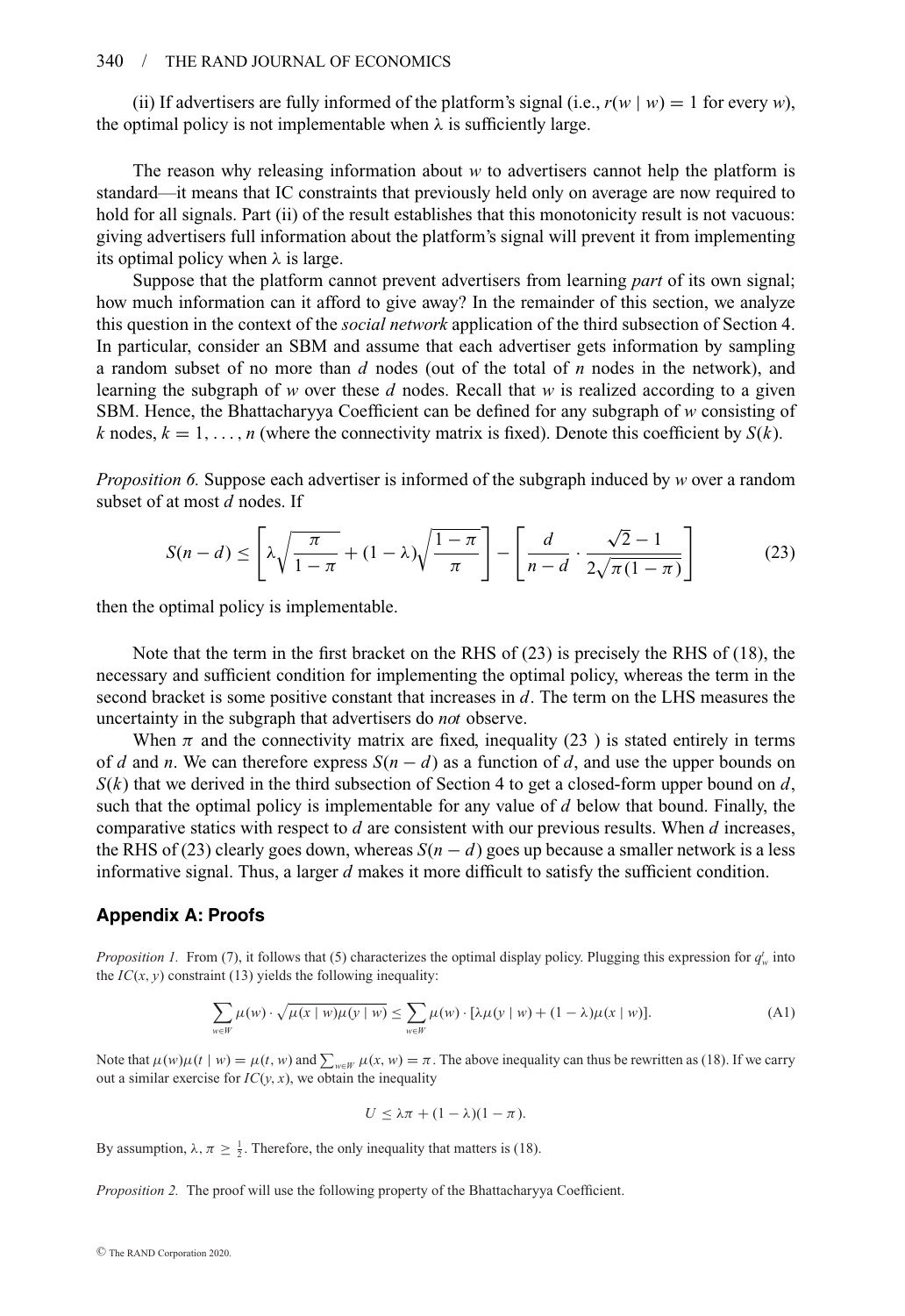*Remark 1.* Suppose that for any consumer *i*, we can represent *w* as a pair,  $w = (g_1, g_2)$ , such that  $\mu(g_1, g_2 | t_i) \equiv \mu(g_1 | t_i)$  $t_i$ ) $\mu$ ( $g_2$  |  $t_i$ ). For every  $k = 1, 2$ , define

$$
S_k = \sum_{g_k} \sqrt{\mu(g_k \mid t_i = x) \mu(g_k \mid t_i = y)}.
$$

Then,  $S = S_1 \cdot S_2$ .

Remark 1 says that the Bhattacharyya Coefficient induced by a collection of signals that are independent conditional on the consumer's type is the product of the signals' coefficients. The property follows immediately from the coefficient's definition, and therefore the proof is omitted.

Our method of proof is to obtain two different lower bounds on *S*, and use these bounds to derive  $\pi^*$  and  $\pi^{**}$ .

(i) Fix a node *i*. Suppose that the platform were informed of the realized network *w*, as well as of  $t_j$  for all  $j \neq i$ . This would clearly be a (weakly) more informative signal of *ti* than learning *w* only. Moreover, conditional on learning  $(t_i)_{i\neq i}$ , the link status between any *j*,  $h \neq i$  has no informational content regarding  $t_i$  (this follows from the assumption that the SBM is known and from Remark 1). Therefore, in order to calculate a lower bound on *S*, we can consider a signal that consists of  $(t_i)_{i \neq i}$  and the link status between *i* and every other *j*.

Let us calculate the Bhattacharyya Coefficient of the signal that consists of learning  $t_i$  and whether nodes  $i$  and  $j$ are linked:

$$
\sqrt{\pi p_x \cdot \pi p_{xy}} + \sqrt{\pi (1 - p_x) \cdot \pi (1 - p_{xy})}
$$
  
+
$$
\sqrt{(1 - \pi) p_{xy} \cdot (1 - \pi) p_y} + \sqrt{(1 - \pi) (1 - p_{xy}) \cdot (1 - \pi) (1 - p_y)}
$$
  
= 
$$
\pi \left( \sqrt{p_x p_{xy}} + \sqrt{(1 - p_x) (1 - p_{xy})} \right) + (1 - \pi) \left( \sqrt{p_y p_{xy}} + \sqrt{(1 - p_y) (1 - p_{xy})} \right).
$$

Because signals that correspond to different nodes  $j \neq i$  are independent conditional on  $t_i$ , Remark 1 implies that the Bhattacharyya Coefficient of the signal that consists of  $(t_i)_{i \neq i}$  and the link status between *i* and every other *j* is

$$
\left[\pi\left(\sqrt{p_x p_{xy}} + \sqrt{(1-p_x)(1-p_{xy})}\right) + (1-\pi)\left(\sqrt{p_y p_{xy}} + \sqrt{(1-p_y)(1-p_{xy})}\right)\right]^{n-1}.
$$

Recall that by construction, this expression is weakly below *S*. Without loss of generality, let

$$
\sqrt{p_x p_{xy}} + \sqrt{(1 - p_x)(1 - p_{xy})} \le \sqrt{p_y p_{xy}} + \sqrt{(1 - p_y)(1 - p_{xy})}.
$$

Then, *S* is weakly above

$$
\delta \equiv \left(\sqrt{p_x p_{xy}} + \sqrt{(1-p_x)(1-p_{xy})}\right)^{n-1}
$$

For generic *P* (in particular, when all matrix entries get values in  $(0,1)$ ), this term is strictly positive.

For any  $\delta$ , we can find  $\pi^*$  sufficiently close to 1 such that  $\sqrt{(1 - \pi^*)/\pi^*} = \delta^2 < 1$ . For any  $\pi > \pi^*$ , let  $\sqrt{(1 - \pi)/\pi} = \hat{\delta}^2$  where  $\hat{\delta} < \delta$ , and choose  $\lambda$  to be sufficiently close to 1 such that the RHS of (18) is arbitrarily close to  $\hat{\delta}^2$ , and therefore below  $\delta$ , thus violating (18).

(ii) Let us now obtain a different lower bound on *S*. Once again, we use the fact that *S* decreases with the informativeness of the signal given by the network. For fixed *n* and π, this informativeness is maximal under perfect homophily—that is, when  $p_x = p_y = 1$  and  $p_{xy} = 0$ . Assume perfect homophily, and consider an arbitrary node. Conditional on this node's type, if we learn whether it is linked to the other nodes, we do not gain any additional information from learning the links among these other nodes. The reason is that conditional on the node's type, it is linked to another node if and only if the two nodes' types are identical. Thus, knowing the node's type and its link status with all other nodes, we can entirely pin down the rest of the network. Moreover, conditional on the node's type, its link status with respect to some node is independent of its link status with respect to another node.

It follows that the signal given by the network under perfect homophily is equivalent to a collection of *n* − 1 conditionally independent signals: each signal generates a link with probability  $\pi$  (1 –  $\pi$ ) conditional on the original node's type being *x* (*y*). By Remark 1, the Bhattacharyya Coefficient for this network is thus

$$
\left(\sqrt{\pi(1-\pi)}+\sqrt{(1-\pi)\pi}\right)^{n-1}.
$$

As this expression is weakly lower than *S*, the following inequality is a necessary condition for the implementability of the optimal policy:

$$
\left(\sqrt{4\pi(1-\pi)}\right)^{n-1} \leq \lambda \sqrt{\frac{1-\pi}{\pi}} + (1-\lambda)\sqrt{\frac{\pi}{1-\pi}}.
$$

This inequality can be rewritten as follows:

$$
2^{n-1}\pi^{\frac{n}{2}}(1-\pi)^{\frac{n}{2}-1} - \lambda - (1-\lambda)\left(\frac{\pi}{1-\pi}\right) \le 0.
$$
 (A2)

.

<sup>C</sup> The RAND Corporation 2020.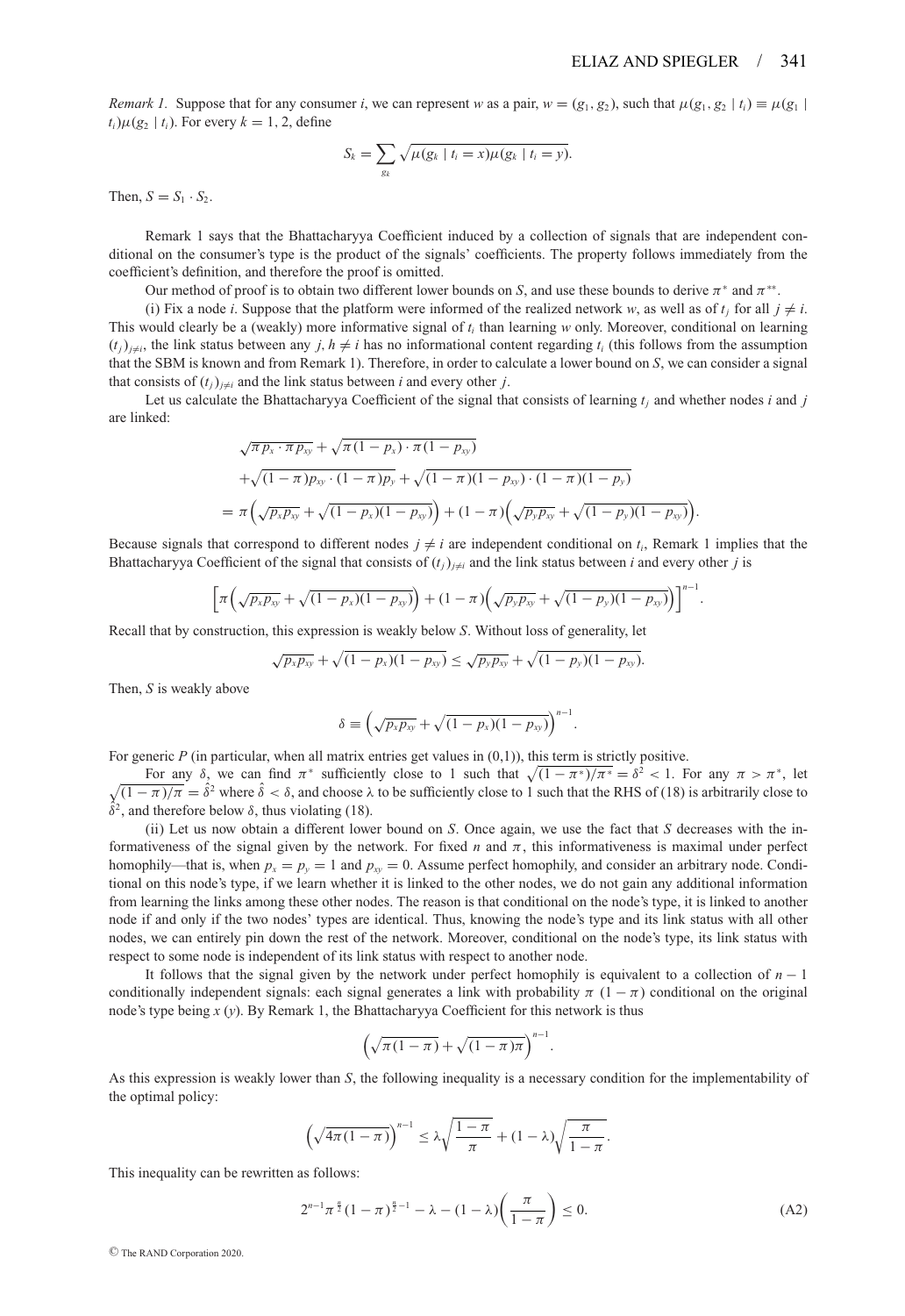#### 342 / THE RAND JOURNAL OF ECONOMICS

The inequality is binding for  $\pi = \frac{1}{2}$ . All we now need to show is that there exists  $\pi^{**} > \frac{1}{2}$  and a function  $\lambda^*(\pi)$  such that for every  $\pi \in (\frac{1}{2}, \pi^{**})$  and every  $\lambda > \lambda^*(\pi)$ , the derivative of (A2) with respect to  $\pi$  is strictly positive. Straightforward calculation establishes that this is indeed the case.

*Proposition 3.* Fix an arbitrary node *i*. Suppose that we were given a signal that describes only whether there is a link between *i* and some given node  $j \neq i$ . The probability of a link conditional on  $t_i = x$  is  $\eta_x = \pi p_x + (1 - \pi)p_y$ , and the probability of a link conditional on  $t_i = y$  is  $\eta_y = \pi p_{xy} + (1 - \pi)p_y$ . Therefore, the Bhattacharyya Coefficient that corresponds to this signal is

$$
\sqrt{\eta_x \eta_y} + \sqrt{(1 - \eta_x)(1 - \eta_y)}.
$$
 (A3)

Now suppose that we are given a signal that describes whether there is a link between *i* and *each* of the other *n* − 1 nodes. As the probability of such a link is independent across all  $j \neq i$  conditional on  $t_i$ , Remark 1 implies that the Bhattacharyya Coefficient that corresponds to this signal is

$$
[\sqrt{\eta_x \eta_y} + \sqrt{(1 - \eta_x)(1 - \eta_y)}]^{n-1}.
$$
 (A4)

Now, observe that this signal is weakly less informative than learning the entire network *w*. Therefore, *S* is weakly below the expression (A4). It follows that the following inequality is a sufficient condition for the implementability of the optimal policy:

$$
\left[\sqrt{\eta_x \eta_y} + \sqrt{(1 - \eta_x)(1 - \eta_y)}\right]^{n-1} \le \lambda \sqrt{\frac{1 - \pi}{\pi}} + (1 - \lambda) \sqrt{\frac{\pi}{1 - \pi}}.\tag{A5}
$$

For generic  $(π, P), η<sub>x</sub> ≠ η<sub>y</sub>$ , such that  $\sqrt{η<sub>x</sub>η<sub>y</sub>} + \sqrt{(1 - η<sub>x</sub>)(1 - η<sub>y</sub>)} < 1$ . In addition, for any quadruple  $(π, θ<sub>L</sub>, θ<sub>H</sub>, ε)$  that satisfies (7), the RHS of (A5) is bounded away from 0. Therefore, there exists *n*<sup>∗</sup> such that the inequality holds for every  $n > n^*$ .

*Proposition 4.* Recall that

$$
S = \frac{1}{\sqrt{\pi(1-\pi)}} \sum_{w \in W} \mu(w) \sqrt{\mu(t_i = x \mid w) \mu(t_i = y \mid w)}
$$

for any node *i*. Exact recovery means that the probability (measured according to  $\mu$ ) of realizations *w* for which  $\mu(t_i =$  $x | w$ ) or  $\mu(t_i = y | w)$  are arbitrarily close to 0 is arbitrarily high. Therefore, exact recovery is ensured if  $S \to 0$  when  $n \rightarrow \infty$ .

Let  $n \to \infty$ . Given the preceding paragraph, we need only to derive a sufficient condition for exact recovery. By Abbe and Sandon (2015), such a network is exactly recoverable if and only if

$$
\max_{r \in [0,1]} \left\{ r[\pi a^2 + (1-\pi) b^2] + (1-r)[\pi b^2 + (1-\pi) c^2] - \pi a^{2r} b^{2(1-r)} - (1-\pi) b^{2r} c^{2(1-r)} \right\} \ge 1
$$

A sufficient condition for this inequality to hold is that the maximand of the LHS is weakly greater than one for  $r = \frac{1}{2}$ that is, if

$$
\pi\left(\frac{a^2+b^2}{2}\right) + (1-\pi)\left(\frac{c^2+b^2}{2}\right) - \pi(ab) - (1-\pi)(cb) \ge 1,
$$

which is equivalent to (21).

*Proposition 5.* (i) The proof is entirely rudimentary and standard. Nevertheless, we give it for completeness. By assumption, inequality (22) holds for every *s*. Using the definition of Blackwell informativeness, we can rewrite  $r'(w \mid s)$ as

$$
= \frac{\mu(w)}{r'(s)} r'(s \mid w) = \frac{\mu(w)}{r'(s)} \sum_{s'} p(s \mid s') r(s' \mid w)
$$
  
= 
$$
\frac{\mu(w)}{r'(s)} \sum_{s'} p(s \mid s') \frac{r(s')r(w \mid s')}{\mu(w)} = \sum_{s'} \frac{p(s \mid s')r(s')}{r'(s)} r(w \mid s'),
$$

where  $r(s')$  is the *ex ante* probability of the signal *s'* under *r*, and  $r'(s)$  is the *ex ante* probability of the signal *s* under  $r'$ . Now, elaborate the term

$$
\frac{p(s \mid s')r(s')}{r'(s)} = \frac{\sum_{w} \mu(w)p(s \mid s')r(s' \mid w)}{\sum_{s''} \sum_{w} \mu(w)p(s \mid s'')r(s'' \mid w)}.
$$

We can easily see that this term is between 0 and 1, and that

$$
\sum_{s'} \frac{p(s \mid s')r(s')}{r'(s)} = 1.
$$

<sup>C</sup> The RAND Corporation 2020.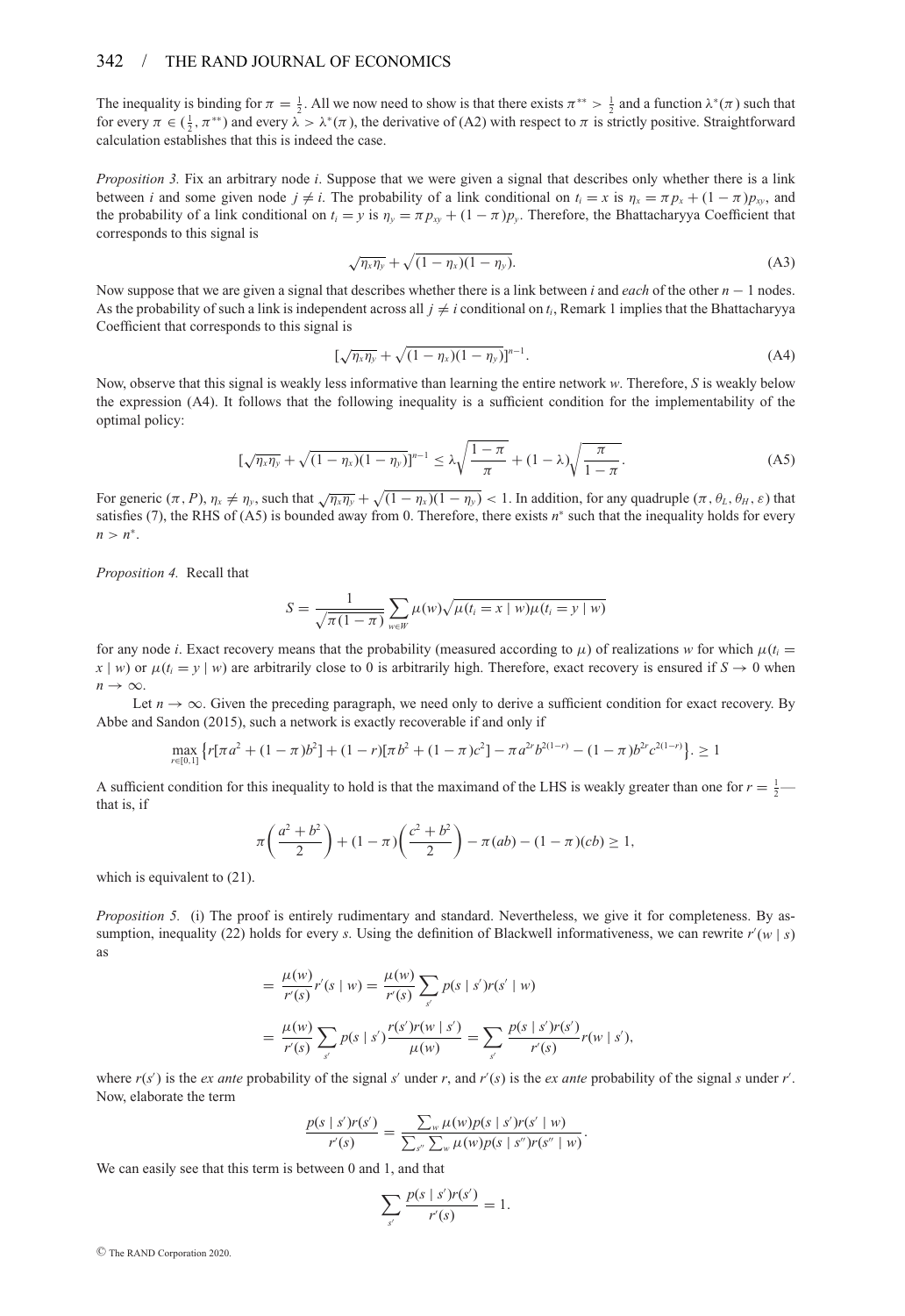It follows that for every *s*,  $r'(w \mid s)$  is some convex combination of  $(r(w' \mid s))_{w'}$ . Therefore, given that under *r*, (22) holds for every *s*, it must hold under *r'* as well. (ii) Suppose that advertisers are fully informed of the realization of *w*. Then, the necessary and sufficient conditions for implementability of the optimal policy are that for every *w*,

$$
\sqrt{\mu(x+w)\mu(y+w)} \le \lambda \mu(y+w) + (1-\lambda)\mu(x+w)
$$
  

$$
\sqrt{\mu(x+w)\mu(y+w)} \le \lambda \mu(x+w) + (1-\lambda)\mu(y+w).
$$

Consider a signal realization *w*<sup>∗</sup> for which  $\mu(x \mid w^*) \neq \frac{1}{2}$  (there must exist such a realization). The above inequalities can be written as

$$
1 \leq \lambda \sqrt{\frac{\mu(y \mid w^*)}{\mu(x \mid w^*)}} + (1 - \lambda) \sqrt{\frac{\mu(y \mid w^*)}{\mu(x \mid w^*)}}
$$
(A6)

$$
1 \leq \lambda \sqrt{\frac{\mu(x \mid w^*)}{\mu(y \mid w^*)}} + (1 - \lambda) \sqrt{\frac{\mu(x \mid w^*)}{\mu(y \mid w^*)}}.
$$
 (A7)

Because  $\mu(x \mid w^*) \neq \frac{1}{2}$ , either  $\mu(x \mid w^*) > \mu(y \mid w^*)$  or  $\mu(x \mid w^*) > \mu(y \mid w^*)$ . Assume the former, without loss of generality. As inequality (A7) is violated for  $\lambda = 1$ , this inequality would also be violated whenever  $\lambda$  is sufficiently large.

*Proposition 6.* Suppose an advertiser learns the subgraph of *w* over some subset of nodes  $N_1$  (the size of which is  $n_1$ ). We can represent *w* as a triple  $(g_1, g_2, h)$ , where  $g_1$  is the subgraph that the advertiser learns,  $g_2$  is the subgraph induced by *w* over the remaining set of nodes  $N_2 = N - N_1$  (the size of which is  $n_2$ ), and *h* consists of all links between a node in  $N_1$  and a node in  $N_2$ . Because *w* is generated by an SBM and  $g_1$  and  $g_2$  are defined over disjoint sets of nodes,  $g_1$  and  $g_2$ are independently distributed.

The necessary and sufficient condition for implementability of the optimal policy is that for every signal  $g_1$ ,

$$
\sum_{g_2, h} \mu(g_2, h \mid g_1) \sum_{i \in N} \sqrt{\mu(t_i = x \mid g_1, g_2, h) \mu(t_i = y \mid g_1, g_2, h)}
$$
\n
$$
\leq \sum_{g_2, h} \mu(g_2, h \mid g_1) \sum_{i \in N} \left[ \lambda \mu(t_i = y \mid g_1, g_2, h) + (1 - \lambda) \mu(t_i = x \mid g_1, g_2, h) \right]
$$
\n(A8)

and

$$
\sum_{g_2, h} \mu(g_2, h \mid g_1) \sum_{i \in N} \sqrt{\mu(t_i = x \mid g_1, g_2, h)\mu(t_i = y \mid g_1, g_2, h)}
$$
\n
$$
\leq \sum_{g_2, h} \mu(g_2, h \mid g_1) \sum_{i \in N} [\lambda \mu(t_i = x \mid g_1, g_2, h) + (1 - \lambda)\mu(t_i = y \mid g_1, g_2, h)].
$$
\n(A9)

These expressions are easily derived from the inequality (A1) given at the beginning of the proof of Proposition 1.

Because  $g_1$  and  $g_2$  are independent, we can write  $\mu(g_2, h | g_1) = \mu(g_2)\mu(h | g_1, g_2)$ . Also, observe that  $\mu(t_i = x | f_i)$  $g_1, g_2$  =  $\sum_h \mu(h \mid g_1, g_2) \mu(t_i = x \mid g_1, g_2, h)$ . Applying the Cauchy–Schwartz inequality, we obtain

$$
\sqrt{\mu(t_i=x \mid g_1,g_2)\mu(t_i=y \mid g_1,g_2)} \geq \sum_h \mu(h \mid g_1,g_2)\sqrt{\mu(t_i=x \mid g_1,g_2,h)\mu(t_i=y \mid g_1,g_2,h)}.
$$

It follows that inequalities (A8) and (A9) are implied by the following, simpler inequalities:

$$
\sum_{i\in N}\left[\sum_{g_2}\mu(g_2)\sqrt{\mu(t_i=x\mid g_1,g_2)\mu(t_i=y\mid g_1,g_2)} - \lambda\mu(t_i=y\mid g_1) - (1-\lambda)\mu(t_i=x\mid g_1)\right] \leq 0
$$
  

$$
\sum_{i\in N}\left[\sum_{g_2}\mu(g_2)\sqrt{\mu(t_i=x\mid g_1,g_2)\mu(t_i=y\mid g_1,g_2)} - \lambda\mu(t_i=x\mid g_1) - (1-\lambda)\mu(t_i=y\mid g_1)\right] \leq 0.
$$

Consider the top inequality (it will be easy to see that if it holds, the bottom inequality holds as well). We can break the summation over  $i \in N$  into two summations over  $N_1$  and  $N_2$ . Because  $g_1$  and  $g_2$  are independent, for every  $i \in N_1$  we can write  $\mu(t_i = x \mid g_1, g_2) = \mu(t_i = x \mid g_1)$ . Similarly, for every  $i \in N_2$  we can write  $\mu(t_i = x \mid g_1, g_2) = \mu(t_i = x \mid g_2)$  and  $\mu(t_i = x \mid g_1) = \mu(t_i = x) = \pi$ . It follows that the inequality can be rewritten as

$$
\sum_{i \in N_2} \left[ \sum_{g_2} \left( \mu(g_2) \sqrt{\mu(t_i = x \mid g_2) \mu(t_i = y \mid g_2)} - \lambda \mu(t_i = x \mid g_1) - (1 - \lambda) \mu(t_i = y \mid g_1) \right) \right]
$$

<sup>C</sup> The RAND Corporation 2020.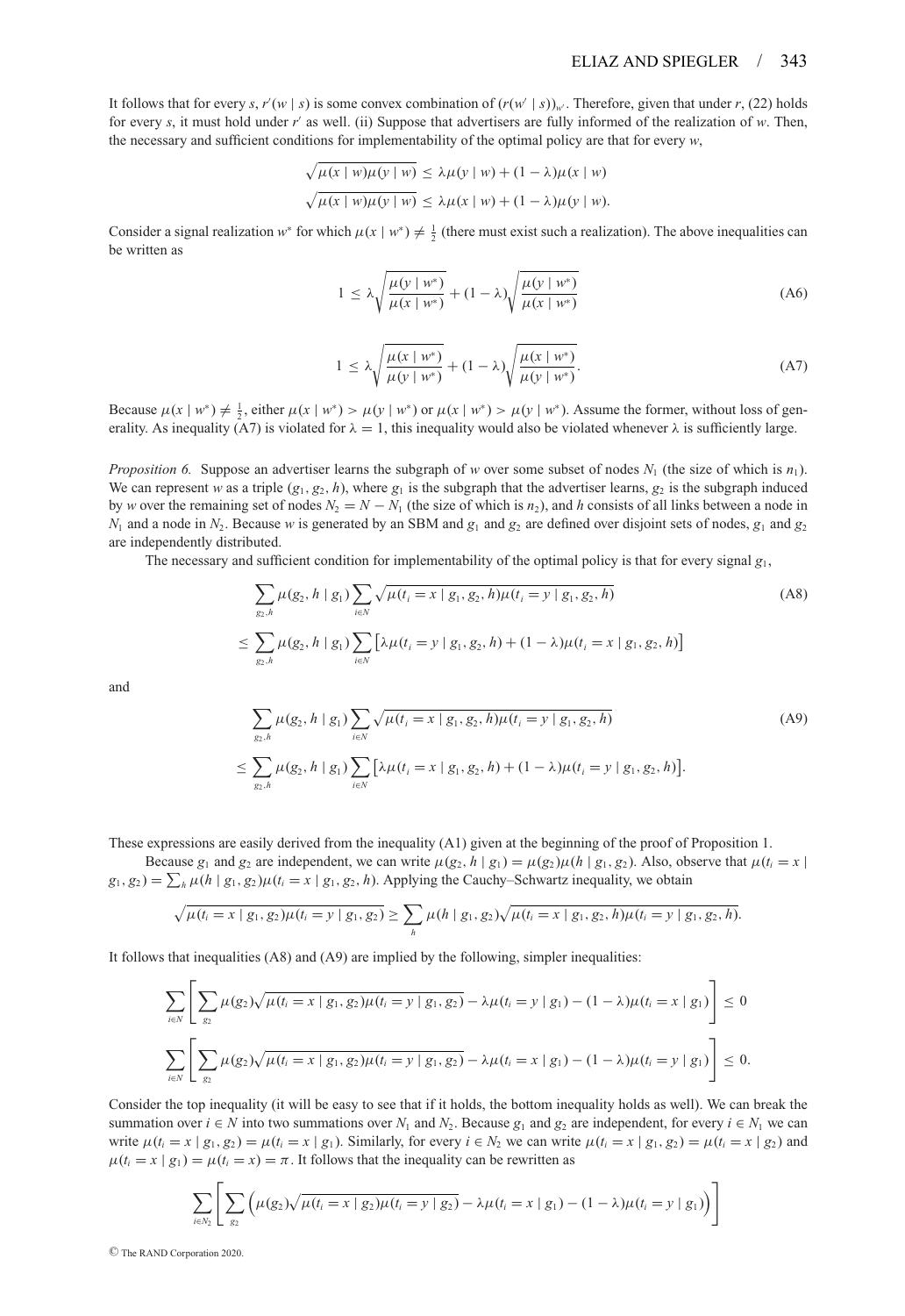#### 344 / THE RAND JOURNAL OF ECONOMICS

+ 
$$
\sum_{i \in N_1} \left[ \sum_{g_2} \left( \mu(g_2) \sqrt{\mu(t_i = x \mid g_1) \mu(t_i = y \mid g_1)} - \lambda \mu(t_i = x \mid g_1) - (1 - \lambda) \mu(t_i = y \mid g_1) \right) \right]
$$
  
\n $\leq 0.$ 

The top sum can be simplified into

$$
n_2 S(n_2) \sqrt{\pi (1 - \pi)} - n_2 \lambda \pi - n_2 (1 - \lambda)(1 - \pi)
$$

and the bottom sum can be grouped together as

$$
\sum_{i \in N_1} \left[ \sqrt{\mu(x \mid g_1)\mu(y \mid g_1)} - \lambda \mu(x \mid g_1) - (1 - \lambda)\mu(y \mid g_1) \right]
$$
  
\n
$$
\le n_1 \cdot \max_{\chi \in [0,1]} \max_{\varphi \in [0,1]} \left[ \sqrt{\varphi(1-\varphi)} - \chi \varphi - (1 - \chi)(1-\varphi) \right]
$$
  
\n
$$
= n_1 \cdot \frac{\sqrt{2}-1}{2}.
$$

Plugging this term and exploiting the assumption that  $\pi > \frac{1}{2}$ , we can now obtain the following sufficient condition for implementability of the optimal policy:

$$
n_2 \Big[ S(n_2) \sqrt{\pi (1 - \pi)} - \lambda \pi - (1 - \lambda)(1 - \pi) \Big] + n_1 \frac{\sqrt{2} - 1}{2} \le 0.
$$
 (A10)

Substituting *d* for  $n_1$  and  $n - d$  for  $n_2$  yields the desired condition.

#### **Appendix B: Finitely many advertisers**

Suppose there are A advertisers of each type. When a single advertiser of type x pretends to be  $v$ , it changes its probability of display from  $q_w^x/A$  to  $q_w^y/(A+1)$ . Hence, the transition probability from  $D_x$  to  $S_x$  changes to

$$
\theta_{\rm H}\bigg(q_{\rm w}^{\rm x}+\frac{q_{\rm w}^{\rm y}}{A+1}\bigg)+\theta_{\rm L}\frac{A q_{\rm w}^{\rm y}}{A+1}
$$

because a type *x* consumer will transact with probability θ*<sup>H</sup>* if the displayed ad is either by one of the truthful *x* advertisers or by the single deviating advertiser, and with probability θ*<sup>L</sup>* if the displayed ad is by one of the truthful *y* advertisers. Similarly, the transition probability from  $D_\nu$  to  $S_\nu$  changes to

$$
\theta_H \frac{A q_w^y}{A+1} + \theta_L \bigg( q_w^x + \frac{q_w^y}{A+1} \bigg).
$$

Consequently, the invariant probability that the consumer is of type *x* and in state  $D<sub>x</sub>$  is

$$
\tilde{\rho}_{w}^{x} = \frac{\mu(x \mid w)\varepsilon}{\left(\frac{A}{A+1}\right)(\theta_{H} - \theta_{L})q_{w}^{x} + \theta_{H}\left(\frac{1}{A+1}\right) + \theta_{L}\left(\frac{A}{A+1}\right) + \varepsilon}
$$

and the invariant probability that he is in state  $D<sub>v</sub>$  is

$$
\tilde{\rho}_{w}^{y} = \frac{\mu(y \mid w)\varepsilon}{\left(\frac{A}{A+1}\right)(\theta_{H} - \theta_{L})q_{w}^{y} + \theta_{L} + \varepsilon}.
$$

In a similar manner, we can derive the invariant probabilities when a single *y* advertiser deviates. Note that  $\tilde{\rho} \to \rho_i$  as  $A \rightarrow \infty$ .

It follows that an *x* advertiser weakly prefers to report its type if and only if

$$
\sum_{w \in W} \mu(w) \frac{q_w^x}{A} \big[ \theta_H \rho_w^x + \theta_L \rho_w^y \big] - F_x \ge \sum_{w \in W} \mu(w) \frac{q_w^y}{A+1} \big[ \theta_H \tilde{\rho}_w^x + \theta_L \tilde{\rho}_w^y \big] - F_y.
$$

This inequality is approximated by (11) when *A* is large, up to a normalization of the fees  $F_x$  and  $F_y$ . The IC constraint of a *y* advertiser is handled similarly.

#### **References**

Abbe, E. and Sandon, C. "Community Detection in General Stochastic Block Models: Fundamental Limits and Efficient Recovery Algorithms." IEEE 56th Annual Symposium on Foundations of Computer Science, 2015, pp. 670–688.

Athey, S. and Gans, J.S. "The Impact of Targeting Technology on Advertising Markets and Media Competition." *American Economic Review: Papers & Proceedings*, Vol. 100 (2010), pp. 608–613.